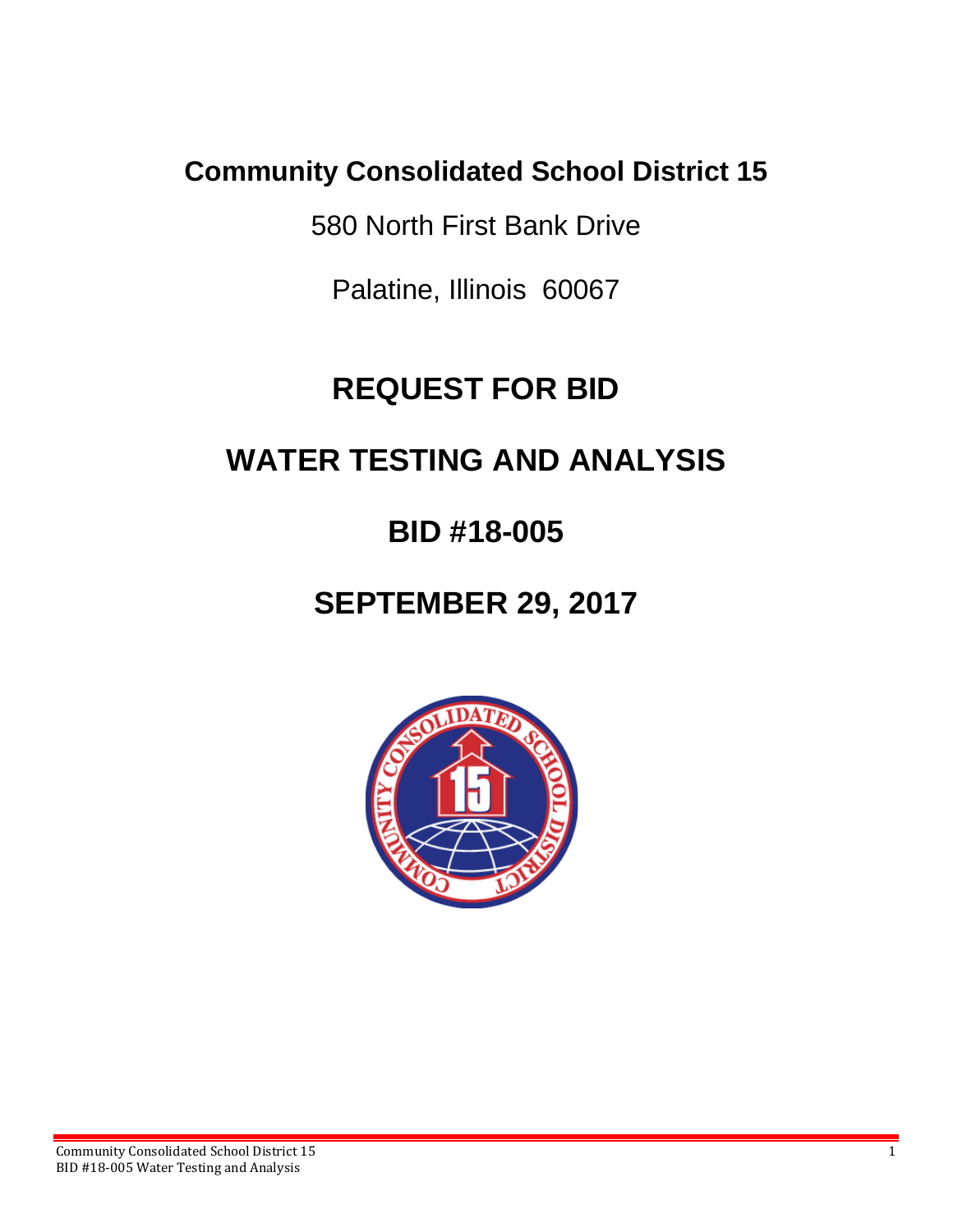#### BID # 18-005 NOTICE TO BIDDERS WATER TESTING & ANALYSIS SEPTEMBER 29, 2017

The Board of Education of Community Consolidated School District 15, 580 North First Bank Drive, Palatine, Illinois 60067, will receive Bids for WATER TESTING AND ANALYSIS for all buildings all in accordance with the contract documents including specifications as filed with the Budget & Purchasing Coordinator in the Business Office.

Contract documents are on file and may be examined any time after September 29, 2017.

Board of Education Office Joseph M. Kiszka Educational Service Center 580 North First Bank Drive Palatine, Illinois 60067 Attention: IVY FLEMING

Request For Bid Due Date: Wednesday, October 25, 2017, at 11:00 a.m. local time.

No bids may be withdrawn for a period of 60 days after the BID opening date.

Bids will be held without right of withdrawal until November 8, 2017, 2017 at 7:00 p.m. when it is anticipated the Board will be acting on the Bid. Results of the board decision are posted on district website [www.ccsd15.net](http://www.ccsd15.net/) on Thursday, November 9, 2017.

The Board of Education reserves the right to waive any irregularities, reject any or all proposals, when in its opinion such action will serve the best interests of the Board of Education of Community Consolidated School District 15.

By authorization of the Board of Education:

Ily Flerning

 Ivy Fleming Budget and Purchasing Coordinator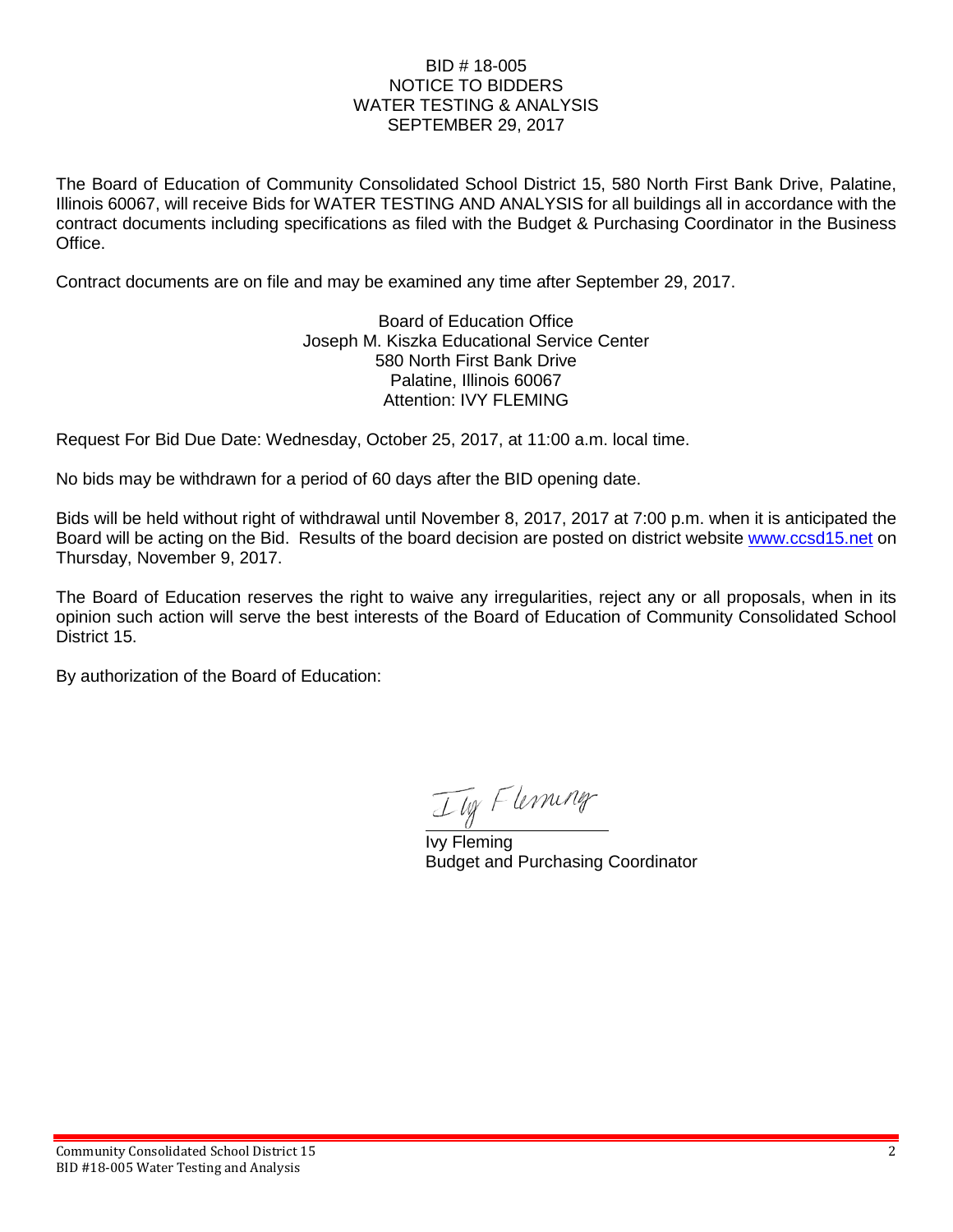## **INSTRUCTIONS TO BIDDERS**

Proposals:

Proposals to be entitled for consideration must be made in accordance with the following instructions.

All proposals must be submitted on 8  $\frac{1}{2}$ " x 11" letter size paper and on forms of proposal marked Exhibit "B" and Exhibit "C", WATER TESTING & ANALYSIS, furnished by the Board of Education of Community Consolidated School District 15 ("Board").

Proposals must be signed in longhand by person(s) legally authorized to perform such function. Evidence may be required to substantiate the signature.

1. Oral, telephonic, telegraphic, electronic or facsimile transmitted bids **will not be accepted**.

Bid documents shall be submitted in sealed envelopes clearly marked BID #18-005 WATER TESTING & ANALYSIS, ATTENTION: IVY FLEMING. Bid documents received in envelopes not clearly labeled as specified will be rejected if opened before specified bid opening time.

PROPOSAL FOR: WATER TESTING & ANALYSIS ADDRESSED TO: Board of Education Community Consolidated School District 15 580 North First Bank Drive Palatine, Illinois 60067 Attn: IVY FLEMING, Budget and Purchasing Coordinator Due: Wednesday, October 25, 2017, 11:00 A.M, local time.

Bid Bond:

None required. Bidder acknowledges his failure to perform within the intent of the bid solicitation may disqualify him from bidding to the Board of Education, Community Consolidated School District 15.

## Performance/Labor AND Material Payment Bonds:

Per the Illinois Public Construction Bond Act (30 ILCS 550/1 et. Seq), within ten (10) days of the date of the Notice of Award, the successful Contractor shall enter into a formal Contract with the Board of Education and shall provide a Performance Bond and a Labor and Material Payment Bond, each in the full amount of the Contract. The Bonds shall be in accordance with A.I.A Document A311. The Contractor shall pay the cost of premiums for the said bonds. The Bonds shall be signed and sealed by an authorized representative of the Bonding Company and authorized officer or representative of Contractor, and a certificate of the authority of those signing the Bonds, if not officers, shall be attached thereto.

The Performance Bond and Labor and Material Payment Bond shall guarantee the performance of the duties placed on the Contractor by the Prevailing Wage Act, as well as all other duties undertaken by it pursuant to Contact with the Board of Education, and shall indemnity the Board of Education from any liability or loss resulting to the Board of Education from any failure of the Contractor fully to perform each or all or all said duties.

The Performance Bond and the Labor and Material Bond herein provided shall be placed with a Surety Company or companies having a policyholder' rating not lower than "A" and a financial rating not lower than "AAA" in Best's Insurance Guide (current edition). Company must be licensed in the State of Illinois.

## Examination of Specifications:

Each bidder shall acquaint itself with the conditions as they exist so that it may be completely familiar with the conditions pertinent to the fulfillment of the work required under this Contract.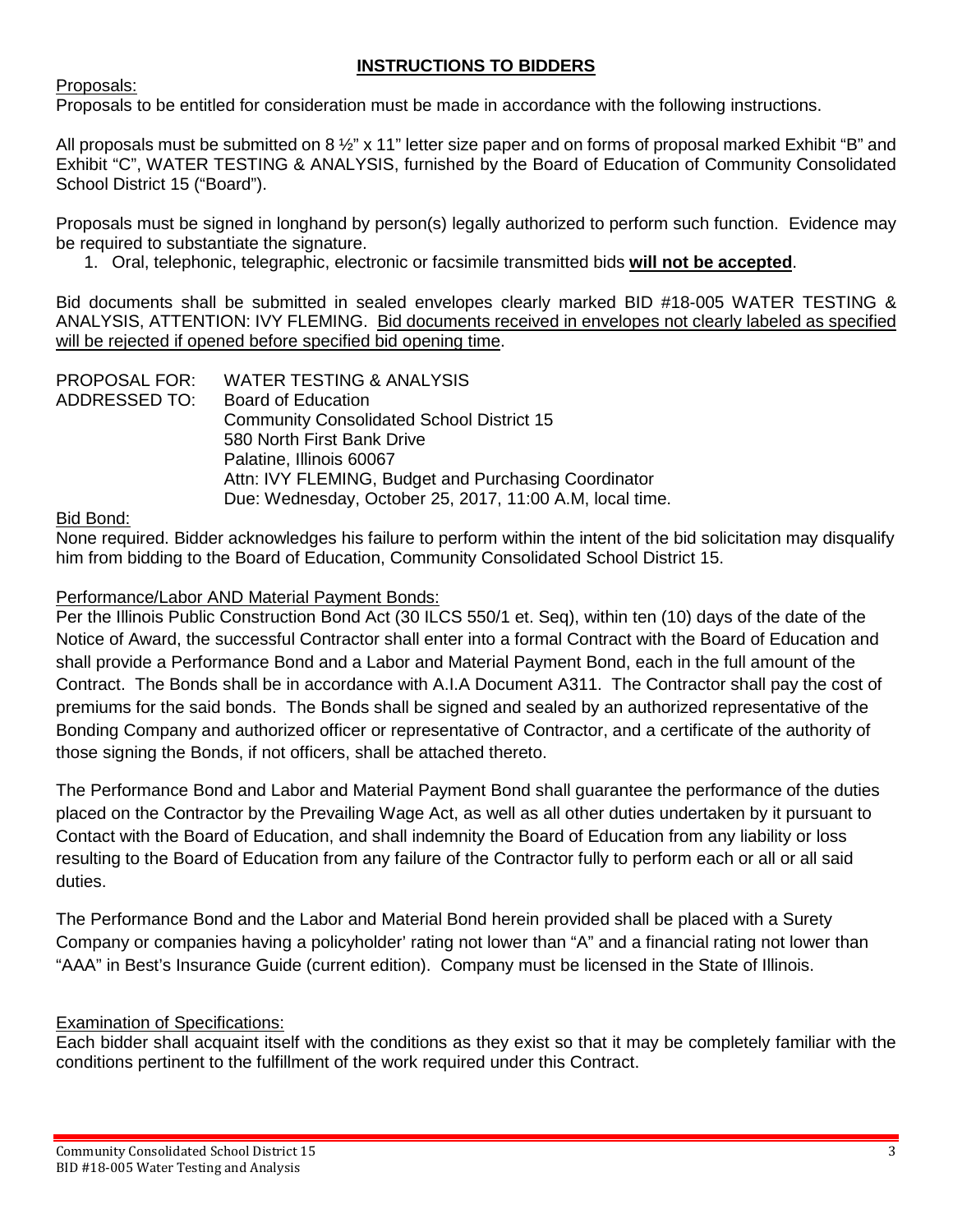#### Time for Receiving Proposals:

Bids (and sample, if any) must be delivered in the office of the Board no later than 11:00 a.m. on Wednesday, October 25, 2017, at Educational Service Center, 580 North First Bank Drive, Palatine, IL 60067, when they will be publicly opened and the contents announced.

#### Award of Contract:

Contracts will be awarded to the lowest responsible, responsive bidder, as determined by the Board in its sole judgment, considering conformity with specifications, terms of delivery, quality and serviceability, and such other factors as the Board deems necessary and appropriate in the best interest of the School District.

We are providing one copy of Exhibits "A", "B" and "C", WATER TESTING & ANALYSIS. Please return two copies each of Exhibit "B" and Exhibit "C" with your proposal response as your bid in a sealed envelope labeled BID #18-005 WATER TESTING & ANALYSIS and retain a copy for your records.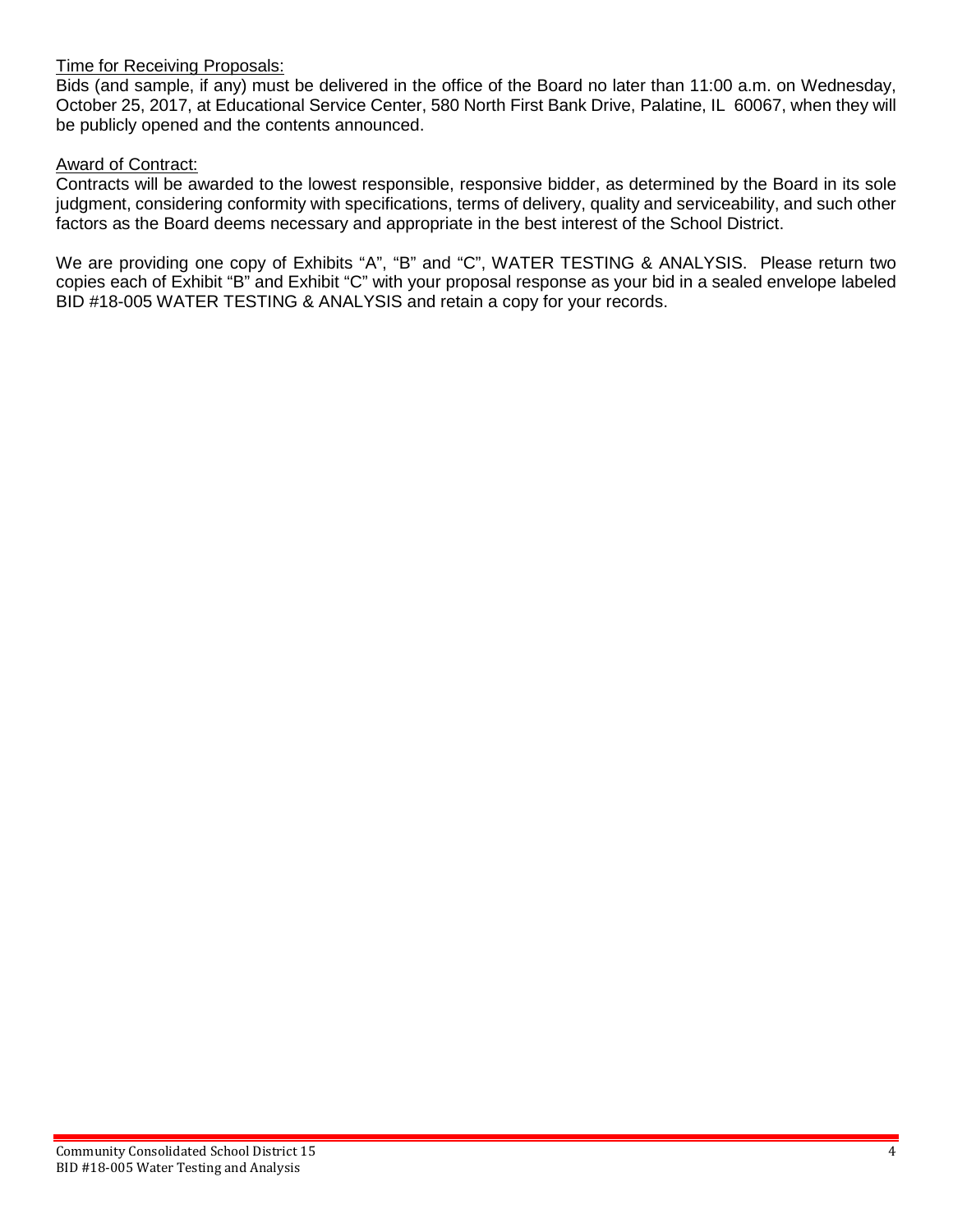#### SPECIFICATIONS FOR WATER TESTING AND ANALYSIS BID #18-005 COMMUNITY CONSOLIDATED SCHOOL DISTRICT 15 PALATINE, ILLINOIS

- BOARD: Board of Education, Community Consolidated School District 15 Palatine, Illinois 60067, 847-963-3000
- OFFICE: Joseph M. Kiszka Educational Service Center 580 North First Bank Drive Palatine, Illinois 60067
- ISSUED: September 29, 2017

### GENERAL CONDITIONS

- 1. BIDS (AND SAMPLES, IF ANY) MUST BE RECEIVED IN OUR OFFICE NO LATER THAN WEDNESDAY, October 25, 2017, AT 11:00 A.M. Proposals received by the Board shall be opened at 11:00 a.m. when they will be publicly opened and the contents announced. They will be held without right of withdrawal until November 8, 2017 at 7:00 p.m. when it is anticipated the Board will be acting on the bid.
- 2. The BID Documents consist of (a) the Notice to Bidders, (b) the Instructions to Bidders, (c) these General Conditions of the Contract, and other documents listed in the Contract and Modifications issued after the execution of the Contract. A modification is a written amendment to the Contract signed by both parties.
- 3. Where conflicts exist within or between parts of the Contract Documents and applicable standards, codes and ordinances, or simply within the Contract Documents, the more stringent, or higher quality or greater quantity requirements shall apply.
- 4. The Board cannot assume responsibility for **delayed postal deliveries** and **does not** recognize postmarks as representing the fact that a bid has been "received" by the Board before the specified deadline.
- 5. All bidders shall familiarize themselves with the details of the conditions relevant to the work or services to be provided.
- 6. The Board reserves the right to split the BID on the basis of best quotation. The Contract will be awarded to the lowest responsible bidder, as determined by the Board in its sole judgment, considering conformity with specifications, terms of delivery, quality and serviceability, and such other factors as the Board deems necessary and appropriate in the best interest of the Board. The Board reserves the right to reject any and all bids or any part thereof, and to waive immaterial technicalities in the bidding. Board decisions are final in all instances and are not subject to review.
- 7. No minimum order requirements may be made by a bidder.
- 8. Certification must be made that the contract/vendor is not barred from bidding on the Contract as a result of a conviction for either bid-rigging or bid rotating under Article 33 E of the *Criminal Code of 1961*. Certification is to be made by signature of person(s) legally authorized to perform such function in the appropriate place in Exhibit "B" WATER TESTING & ANALYSIS of the bid documents.
- 9. Unless otherwise specified in the invitation to bid, YOUR PROPOSAL PRICE MUST BE A DELIVERED PRICE, F.O.B. PALATINE, THE BOARD'S DESTINATION, WITH ALL TRANSPORTATION AND HANDLING CHARGES PAID BY THE BIDDER TO ONE LOCATION. Delivery must be made as specified on the dates indicated in the specifications of Exhibit "A" WATER TESTING & ANALYSIS when applicable.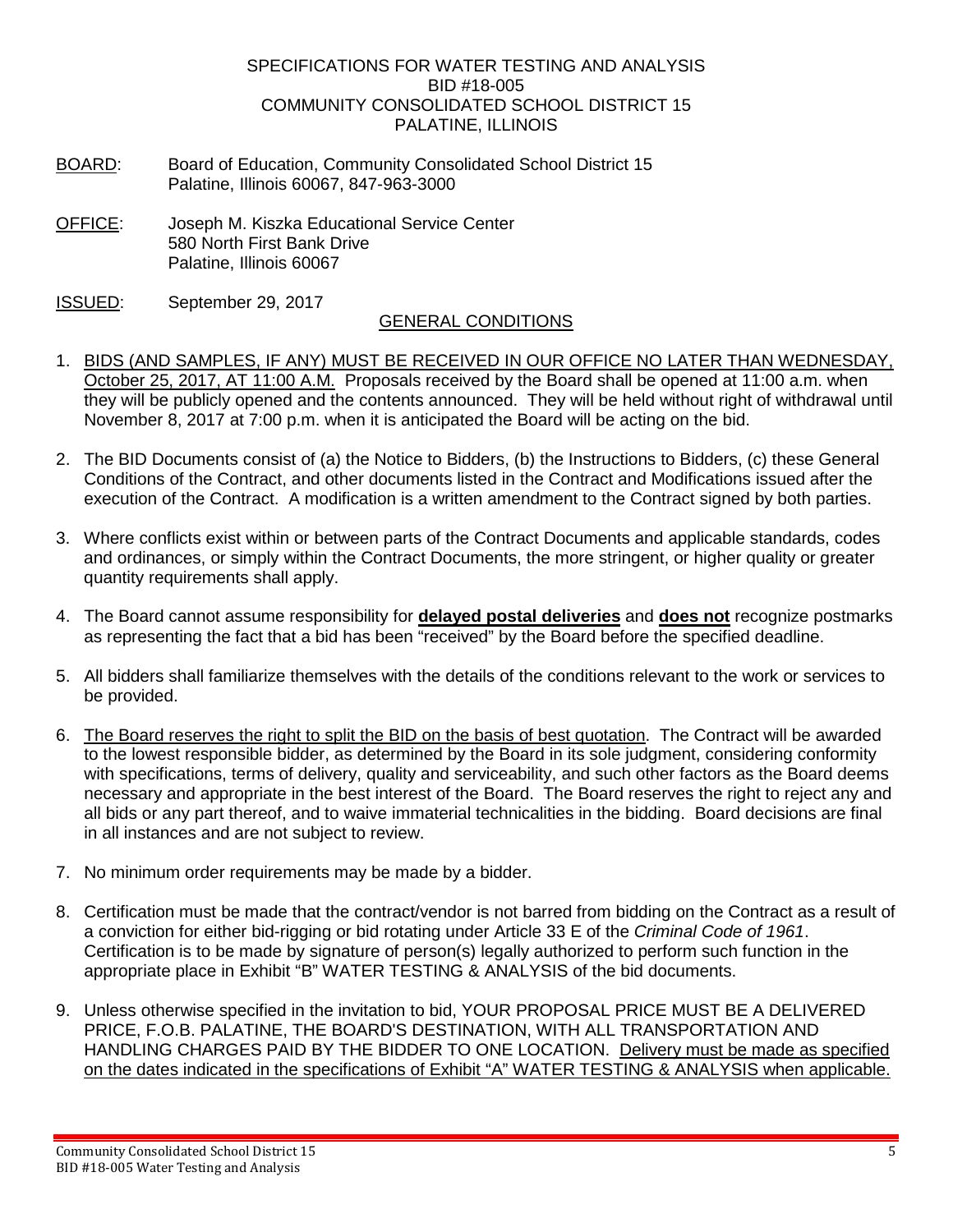- 10. The Board reserves the right to terminate the Contract for just cause upon ten (10) days' written notice to Contractor without any penalties. For purposes of this Contract, just cause may include, but is not necessarily limited to, any of the following:
	- a. The Contractor's entry into liquidation, receivership or dissolution, its filing for bankruptcy or insolvency, or the assignment of its assets for the benefit of its creditors;
	- b. The Contractor's failure to pay suppliers or workmen, or failure to provide sufficient workmen or sufficient supplies for the job;
	- c. The Contractor's disregard of applicable laws, ordinances or the instructions of the Board;
	- d. The Contractor's failure to follow the bid specifications or its violation of the Contract Documents;
	- e. The Contractor's failure, for any reason, to maintain the level of service required by the bid specifications; or
	- f. Any other failure on the part of the Contractor to perform or adhere to any of its obligations under this Contract.
- 11. Whenever, in the specification the term "or equal" is used, it shall be interpreted to indicate the type, function, minimum standard, design, efficiency and quality desired and shall not be construed in such a manner as to exclude manufacturers' products of comparable quality and design. The bidder shall furnish the Board with all evidence required to determine whether or not the proposed product is equal to and will perform according to the Board's specifications. The Board's decision on this matter will be final.
- 12. The price for the units specified in the invitation to bid should be clearly shown for each separate item in the space provided on the bid form. The total price for the quantity requested should also be shown. If the group totals are requested in the bid invitation, bidders should show group totals on the space provided.
- 13. **Equal Employment Opportunity.** Contractor agrees to fully comply with the requirements of the Illinois *Human Rights Act*, 775 ILCS 5/1-101 *et seq*., including, but not limited to, the provisions of sexual harassment policies and procedures pursuant to Section 2-105 of the Act. Contractor further agrees to comply with all federal Equal Employment Opportunity Laws, including, but not limited to, the *Americans with Disabilities Act*, 42 U.S.C Section 1201 *et seq*., and rules and regulations promulgated thereunder.

As required by Illinois law, in the event of Contractor's non-compliance with the provisions of this Equal Employment Opportunity Clause, the Illinois *Human Rights Act* or the Rules and Regulations of the Illinois Department of Human Rights ("Department"), Contractor may be declared ineligible for future contracts or subcontracts with the State of Illinois or any of its political subdivisions or municipal corporations, and the Agreement may be canceled or voided in whole or in part, and such other sanctions or penalties may be imposed or remedies invoked as provided by statute or regulation. During the performance of this Agreement, Contractor shall agree as follows:

a) That it will not discriminate against any employee or applicant for employment because of race, color, religion, sex, sexual orientation, marital status, national origin or ancestry, citizenship status, age, physical or mental handicap unrelated to ability, military status, or an unfavorable discharge from military service or arrest record status; and further that it will examine all job classifications to determine if minority persons or women are underutilized and will take appropriate affirmative action to rectify any such underutilization.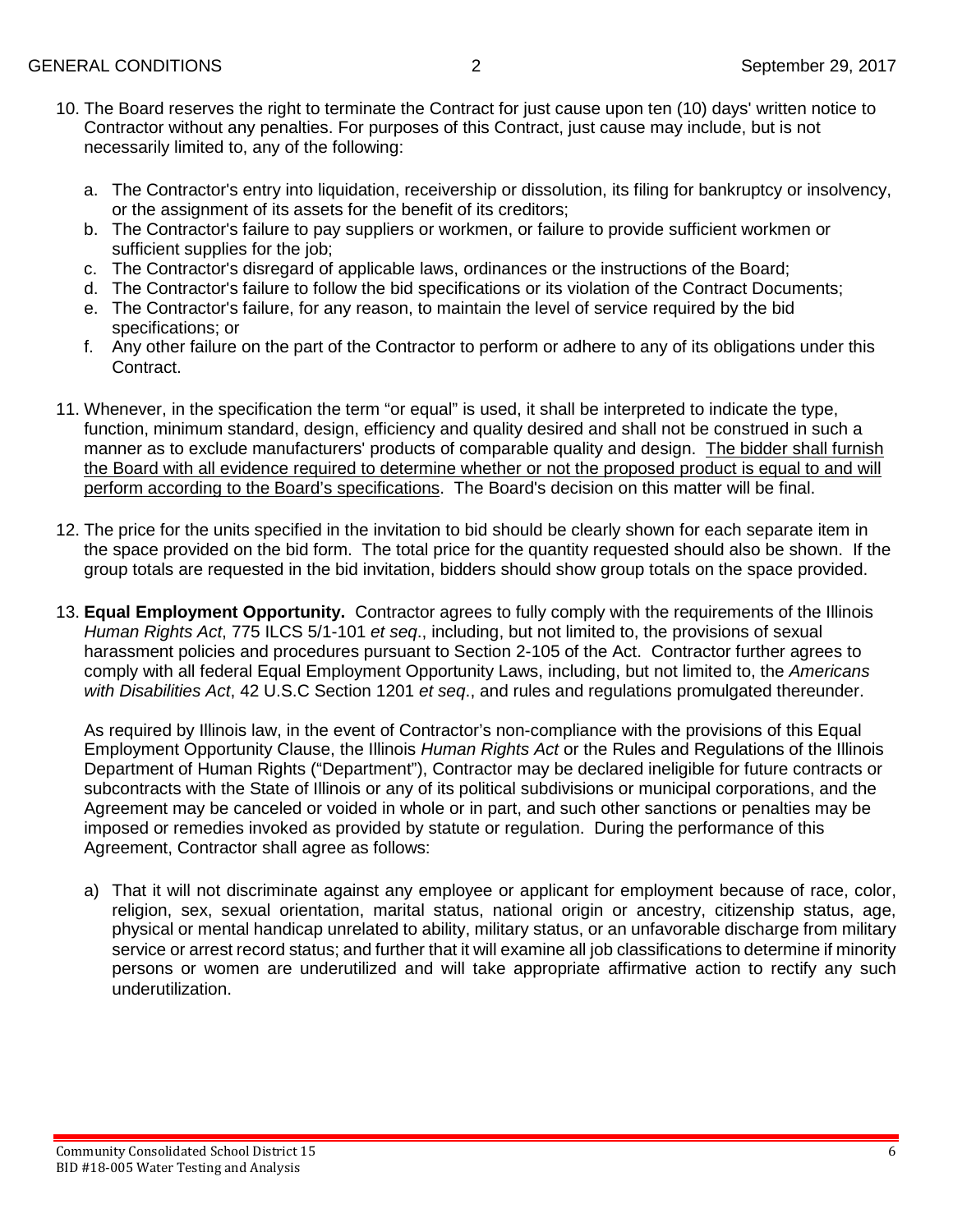#### GENERAL CONDITIONS 3 September 29, 2017

- b) That, if it hires additional employees in order to perform this contract or any portion thereof, it will determine the availability (in accordance with the Department's Rules) of minorities and women in the areas from which it may reasonably recruit and it will hire for each job classification for which employees are hired in such a way that minorities and women are not underutilized.
- c) That, in all solicitations or advertisements for employees placed by it or on its behalf, it will state that all applicants will be afforded equal opportunity without discrimination because of race, color, religion, sex, sexual orientation, marital status, national origin or ancestry, citizenship status, age, physical or mental handicap unrelated to ability, military status, or an unfavorable discharge from military service.
- d) That it will send to each labor organization or representative of workers with which it has or is bound by a collective bargaining or other agreement or understanding, a notice advising such labor organization or representative of Contractor's obligations under the Illinois *Human Rights Act* and the Department's Rules. If any such labor organization or representative fails or refuses to cooperate with Contractor in its efforts to comply with such Act and Rules, Contractor will promptly so notify the Department and the Contracting agency and will recruit employees from other sources when necessary to fulfill its obligation thereunder.
- e) That it will submit reports as required by the Department's Rules, furnish all relevant information as may from time to time be requested by the Department or the Contracting agency, and in all respects comply with the Illinois *Human Rights Act* and the Department's Rules.
- f) That it will permit access to all relevant books, records, accounts and work sites by personnel of the Contracting agency and the Department for purpose of investigation to ascertain compliance with the Illinois *Human Rights Act* and the Department's Rules.
- g) That it will include verbatim or by reference the provisions of this clause in every subcontract it awards under which any portion of the contract obligations are undertaken or assumed, so that such provisions will be binding upon such subcontractors. In the same manner as with other provisions of the Agreement, Contractor will be liable for compliance with applicable provisions of this clause by such subcontractors; and further it will promptly notify the Contracting agency and the Department in the event any subcontractor fails or refuses to comply therewith. In addition, Contractor will not utilize any subcontractor declared by the Illinois Human Rights Commission to be ineligible for contracts or subcontracts with the State of Illinois or any of its political subdivisions or municipal corporations.
- 14. To extent applicable, the Contractor agrees to comply with the provisions of the *Occupational Safety and Health Act of 1970* (29 U.S.C.A. § 651 *et seq.*) and the standards and regulations issued thereunder and shall certify that all items furnished under this bid will conform to and comply with said standards and regulations.
- 15. Contractor agrees to comply with provisions of the *Consumer Products Safety Act of 1972* (15 U.S.C.A § 205 *et seq.*) and shall certify that items furnished under this bid conform to applicable standards.
- 16. To the extent applicable, the Illinois *Employment of Illinois Workers on Public Works Act* (30 ILCS 470/0.01 *et. seq*.) shall prevail on this Contract.
- 17. Contractor acknowledges that, pursuant to the Illinois *Criminal Code* (720 ILCS 5/11-9.3), it is unlawful for a child sex offender to knowingly be present on school property when persons under the age of eighteen are present without the specific notification to and permission of the Superintendent of Schools or the Board of Education. Accordingly, Contractor shall ensure that none of its employees, agents or independent contractors are child sex offenders. Child sex offenders found to be present on school property without permission will be considered trespassers and will be prosecuted in accordance with Illinois law.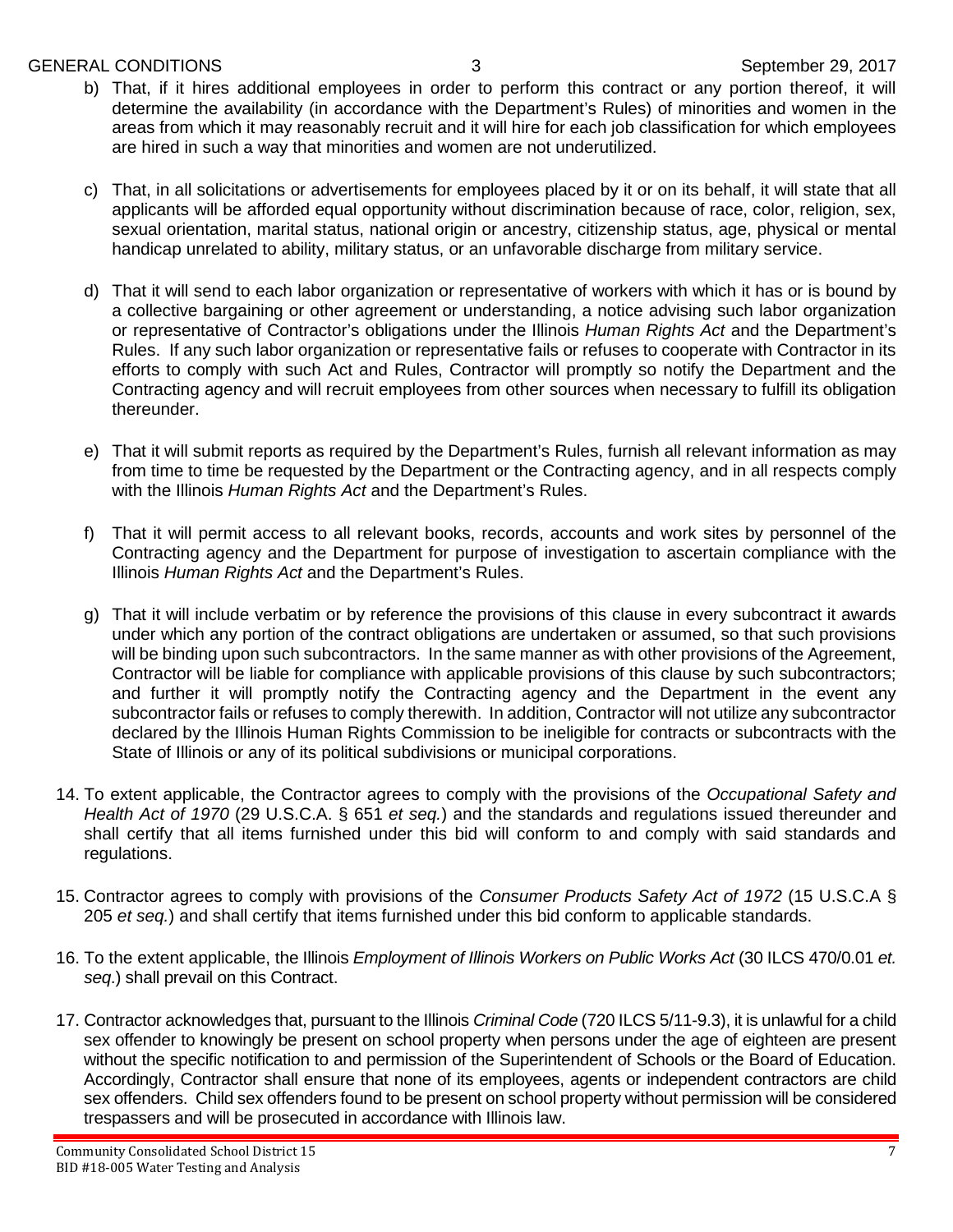- 18. Bids will be considered only if made without any connection with any other person or firm submitting a bid, if in all respects fair and without collusion, and if no member of the Board or other officer of the School District is directly or indirectly interested in the bid or in any portion of the profits thereof.
- 19. A bidder may withdraw or change a bid if written notice of the withdrawal or change is received by Board before the latest time specified for submission of bids. Any change may be made only by substitution of another bid.
- 20. Bids received after the time specified in the invitation to bid will not be considered and shall be returned to the bidder. The method of transmittal of the bid proposal is at bidder's risk of untimely receipt by the Board.
- 21. Title to the goods herein described shall not pass until said goods have actually been received by Board or its consignee, notwithstanding any agreement to the contrary, including, but not by way of limitation, any agreement to pay freight, express, or other transportation or insurance charges. Risk of loss prior to such actual receipt by Board or its consignee shall be borne by Contractor. Nothing herein contained, however, shall be construed to deprive Board of its interest, or limiting such interest, in goods herein described prior to such actual receipt.
- 22. All material and workmanship shall be subject to inspection and test by Board or its designee. The Board reserves the right to reject any goods which contain defects in material or workmanship, which fail to meet the specifications contained herein or any warranties (express or implied). Rejected goods shall be removed at the expense of the Contractor, including all transportation costs, promptly after notification of rejection. As to rejected goods, Contractor shall bear all costs of inspection and all risk of loss.
- 23. Payment by the Board for goods supplied hereunder shall not constitute acceptance thereof if subsequent inspection discloses defects in material or workmanship or a failure to meet the specifications contained herein.
- 24. Purchase order number and vendor name must appear on each invoice submitted to the Board for payment.
- 25. Signature Constitutes Acceptance The signing of these bid forms shall be construed as acceptance of all provisions contained herein and that the Contractor had read the Contract Documents and is fully aware of the terms hereof.
- 26. Exceptions Any exceptions to these terms and conditions of deviations from the written specifications must be shown in writing and attached to the bid form.
- 27. The Board reserves its rights to reject any goods and to cancel all or any part of this sale if Contractor fails to deliver all or any part of the goods described in the invitation to bid in accordance with the terms, conditions, and specifications contained herein. Acceptance of any part of the goods covered by the invitation to bid shall not obligate Board to accept future shipments nor deprive it of its rights to revoke any acceptance theretofore given. If Contractor ceases to conduct its operations in the ordinary course of business (including inability to meet its obligations as they mature), or if any proceeding under bankruptcy or insolvency laws is brought by or against Contractor, or if a receiver for Contractor is appointed or applied for, or if an assignment for the benefit of creditors is made by Contractor, Board may cancel this order without liability except for deliveries previously made or for goods covered by the invitation to bid then completed and subsequently delivered in accordance with the terms, conditions, and specifications contained herein.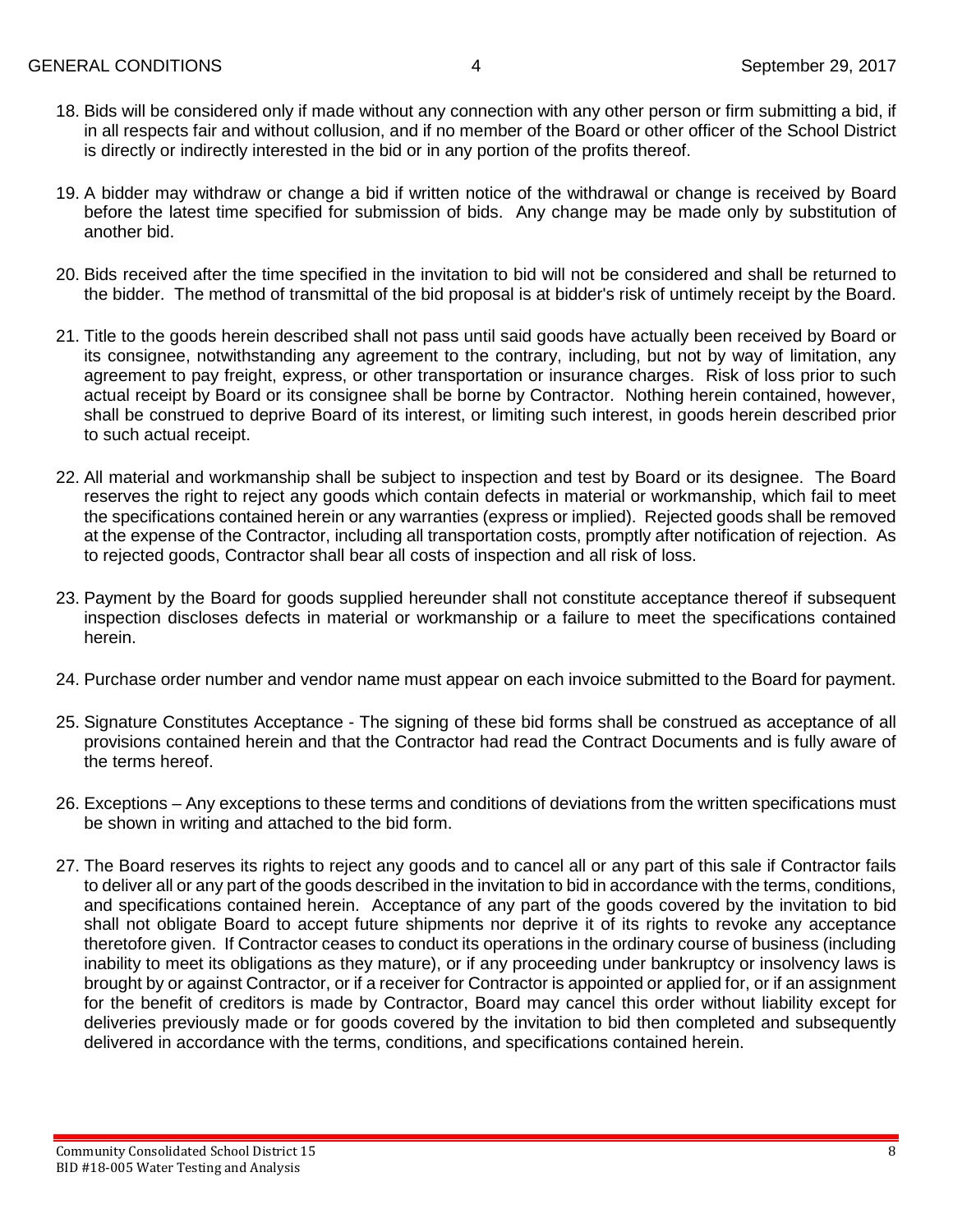- 28. Contractor makes the following warranties to Board and users of the goods herein described: (a) It will, at the date of delivery, have good title to any and all goods supplied hereunder, and said goods will be free and clear of any and all liens and encumbrances; (b) Any and all goods supplied hereunder will be of merchantable quality; (c) Any and all goods supplied hereunder will be fit for the particular use intended, will be free from defects, whether patent or latent in material or workmanship, and will be in full conformity with the specifications contained herein. Contractor agrees that the foregoing warranties shall survive acceptance of the goods, and that said warranties shall be in addition to any warranties for additional scope given to Board by Contractor.
- 29. Contractor agrees to indemnify, defend, and hold harmless the Board, its successors, assigns, customer, agents, and users of the goods herein described against any and all loss, damage, or injury arising out of or resulting from a claim or suit for alleged infringement or any letters patent granted by the United States or any foreign government relating to the goods herein described. Contractor agrees that it will assume the defense of any and all such suits and pay all costs, judgments, and expenses incidental thereto.
- 30. Bidder must make delivery upon receipt of order unless otherwise specified in the invitation to bid. Bidder must indicate time required for delivery on bid.
- 31. The bidder shall at all times observe and comply with all laws, ordinances, regulations and codes for the Federal, State, County and other local government agencies, which may in any manner affect the preparation of proposals or the performance of the contract.
- 32. Any interpretation of the proposed Contract Documents will be made only by an addendum duly issued by the Purchasing Agent. A copy of such addendum will be mailed to each person receiving a set of such Contract Documents and to such other prospective bidders as shall have requested that they be furnished with a copy of each addendum. Failure on the part of the prospective bidder to receive a written interpretation prior to the time of the opening of bids will not be grounds for withdrawal of his proposal. Oral explanations will not be binding.
- 33. The award of the Contract will be made by official Board documents. Bidder's order form is not acceptable and cannot be used.
- 34. The Board is exempt from paying Illinois Use Tax (35 ILCS 105/3-5.4) and sales to the Board are exempt from Illinois Retailer's Occupation Tax ( 35 ILCS 120/2-5.11). As such, Contractor shall not include such taxes in its bid.
- 35. The Board is exempt from paying Federal Excise Taxes (26 U.S.C.A. § 4221). As such, Contractor shall not include such taxes in its bid.
- 36. In computing transportation costs, bidders should not include any federal transportation tax, because Board is exempt.
- 37. The Contractor shall pay sales, consumer, use and similar taxes for the work or portions thereof provided by the Contractor. Contractor shall collect and remit Illinois Use Tax on all sales of tangible personal property in accordance with the Illinois *School Code* (105 ILCS 5/10-20.21) and the Illinois *Use Tax Act* (35 ILCS 105/1 *et seq*.). The payment of this tax will take place regardless of whether the Contractor is a retailer maintaining a place of business within this State. The cost of such tax shall be borne solely by the Contractor as part of the Contract price. Contractor shall not be reimbursed or paid any taxes unnecessarily paid by Contractor when not required due to the Board's tax exempt status.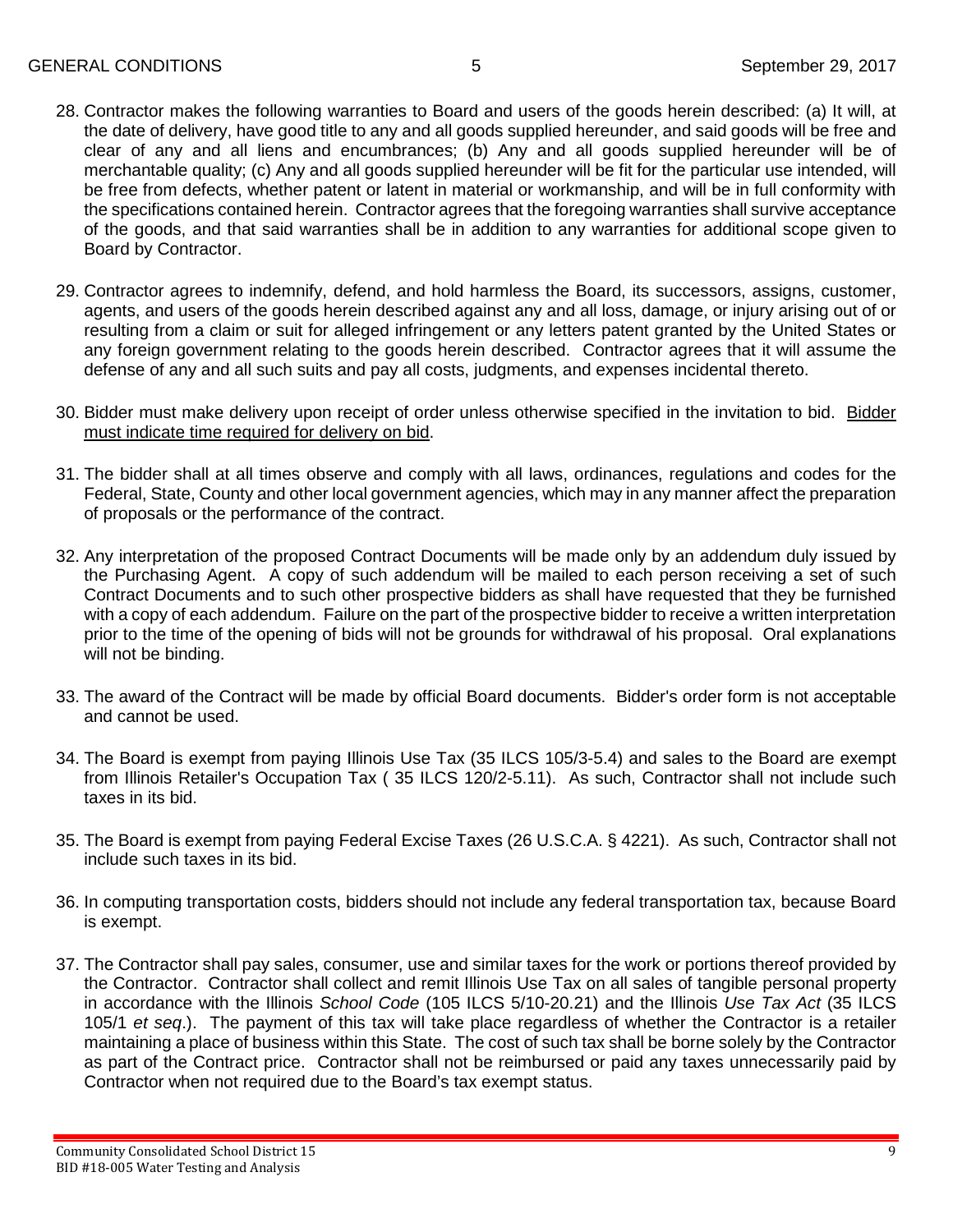- 38. Where the term Sub-contractor is used throughout the bid it refers to those specialized people who are not on the Contractor's payroll. Such Sub-contractors are to be brought to the attention of the Board, which reserves the right to approve or disapprove any such related Sub-contractors.
- 39. ERRORS AND OMISSIONS All proposals shall be submitted with each space properly completed. Special attention of bidders is directed to the policy that no claim for relief because of errors or omissions in the bidding will be considered and bidders will be held strictly to the proposals as submitted. Should a bidder find any discrepancies in, or omissions from any of the documents, or be in doubt as to their meanings, it shall advise the Director for Business Services who will issue the necessary clarifications to all prospective bidders by means of addenda. Failure on the part of the prospective bidder to receive a written interpretation prior to the time of the opening of bids will not be grounds for withdrawal of its proposal. Oral explanations will not be binding.
- 40. To the extent applicable, it shall be mandatory upon the Contractor to whom the Contract is awarded and upon any Sub-contractor(s) thereof to pay to all laborers, workmen, and mechanics employed by them not less than the prevailing rate of wages in the locality for each craft of type of workmen or mechanic needed to perform such work and the general prevailing rate for legal holidays and overtime work as ascertained by the Department of Labor and pursuant to Illinois law and statutes in such case made and provided.

The Contractor and Sub-contractor(s) shall comply with the Illinois *Prevailing Wage Act* and shall include in bids the cost for the current prevailing wage. A copy of the current Illinois Department of Labor Prevailing Wages for Cook County is included at the end of this Section. Prevailing wage rates are revised by the Department of Labor and available on its website (**Amendment to Prevailing Wage Act 97-0964**). As changes are made in these prevailing wages, the Contractor and Sub-contractor(s) performing work on the project will be responsible for conforming to the changes and shall have the responsibility for determining when changes are made. No additional costs are to be incurred by the Board as a result of changes in prevailing wage. All record keeping requirements are the obligation of the Contractor and Sub-contractor(s).

To the extent that there are any violations of the *Prevailing Wage Act* and any demands are made upon the Board by the Illinois Department of Labor or by any employee of the Contractor or a Sub-contractor performing work on the project, the Contractor or the particular Sub-contractor and Contractor shall be responsible for indemnifying and holding the Board free and harmless from all costs incurred, directly or indirectly, by the Board in responding to and complying with demands made by the Department of Labor, or an aggrieved employee and such amounts may be withheld from the payments to be made on the project. It is the intention that the Board shall suffer no time loss or other additional expenses in complying with any inquiry made with regard to the *Prevailing Wage Act.*

Palatine Community Consolidated School District 15 is bound by the requirements of **Prevailing Wage Act, 820 lLCS 130/.01 et seq**, which amended the Illinois Prevailing Wage Act effective January 2010 to impose additional obligations on public school districts engaged in "public works" construction projects. The new Act requires each contractor and sub-contractor to submit to Palatine Community Consolidated School District 15 a monthly certified payroll containing the names of all laborers, mechanics and other workers employed on each project. The certified payroll must also include the address, telephone number, social security number, classification(s), hourly wages paid in each pay period, the number of hours worked each day, and the starting and ending times of work each day for each identified worker. The contractor or sub-contractor must also certify that each worker has been paid not less than a general prevailing hourly rate of pay which is required by law. Palatine Community Consolidated School District 15 will retain these records for no less than three (3) years. This requirement is to be met for any projects following the date of this notification. The certified payroll must be received at Joseph M. Kiszka Educational Service Center, Community Consolidated School District 15, 580 North First Bank Drive, Palatine, IL 60067, Attention: IVY FLEMING for retention. Any future payments will be withheld until CCSD 15 receives your certified payroll.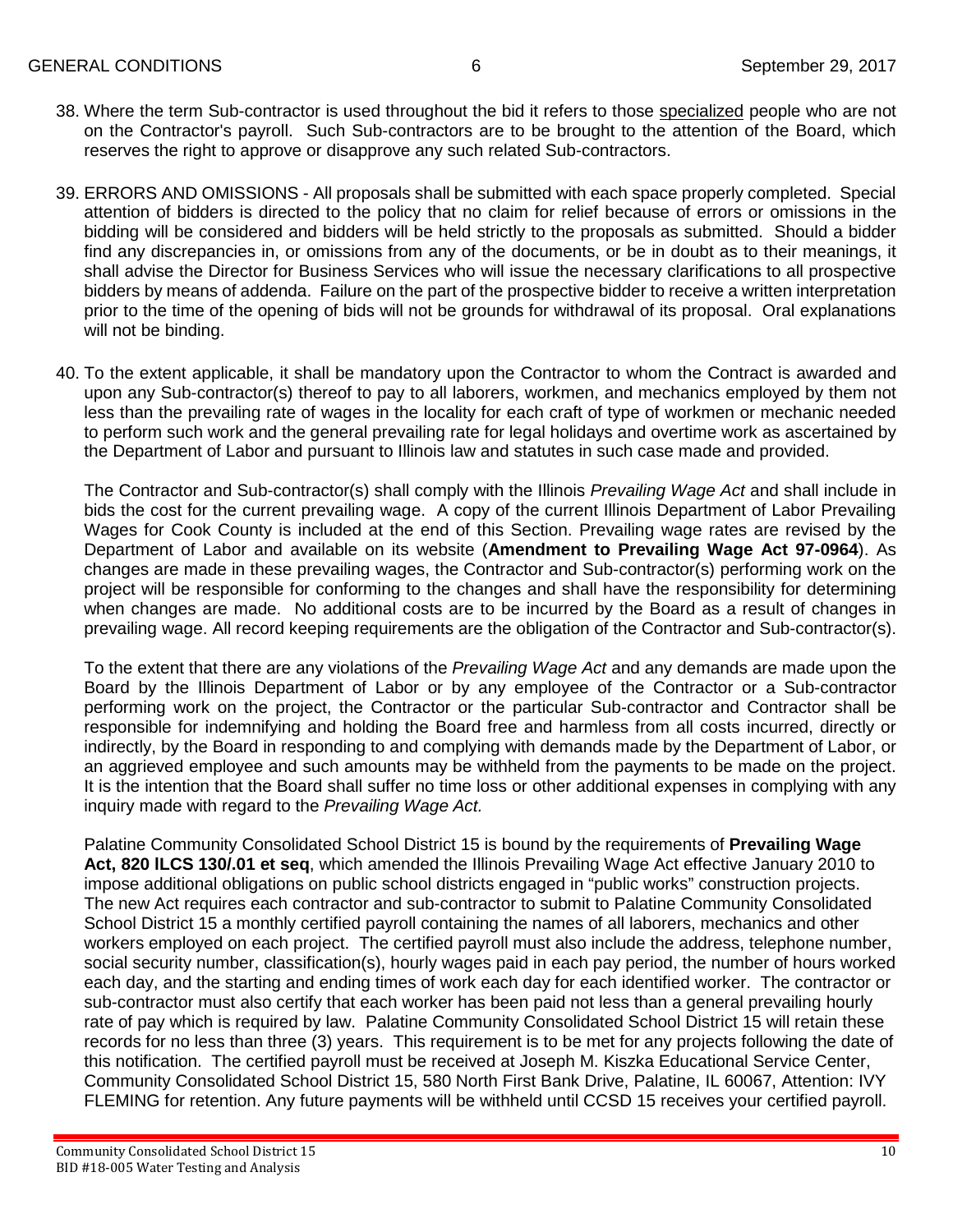#### GENERAL CONDITIONS 7 September 29, 2017

- 41. The Board will attempt to make payments for items ordered within thirty (30) days of delivery. Invoices must be submitted in a timely manner, and if received by the  $25<sup>th</sup>$  day of the month, will be processed and paid at the next regularly scheduled Board of Education meeting (normally held on the second Wednesday of each month.) Notwithstanding anything herein to the contrary, however, all payments made to the Contractor shall be governed by the Illinois *Local Government Prompt Payment Act* (50 ILCS 505/1 *et seq*.).
- 42. INSURANCE: Each Prime Contractor shall furnish and pay for insurance in accordance with the conditions stipulated below. Contractors shall file with the Board a Certificate of Insurance certifying to insurance coverage specified herein. All Certificates shall contain a clause stating the policy will not be canceled without thirty (30) days prior written notice having first been sent to the Board. Each Contractor shall carry insurance to cover responsibility and liability of all kinds, and shall require Sub-contractors to carry similar insurance.

The attached Certificate of Insurance requirements shall be maintained by the Contractor receiving award in addition to all Sub-contractors as stated during the execution of the Contract and until such time as contract work is complete. Said Certificate of Insurance is to name the Board of Education of Community Consolidated School District 15 and its employees and agents as "Additional Insured" IN ADDITION TO Certificate Holder. Designated Certificate is to be submitted with your bid to the Board.

The Contractor shall include during the life of this Contract, insurance under a contractor's floater, or as an alternative, specific fire insurance with the standard extended coverage, a vandalism and malicious mischief endorsement on all Contractors' machinery, tools, equipment, forms scaffolding, trailers/vans, sheds, and similar property, rented or owned, used in the move.

The policy shall provide that in a case of loss from any cause whatsoever, there shall be no liability on the part of the Board for property of this nature belonging to or rented by any Contractor of Sub-contractor, or by any employee of a Contractor. The contractor's floater referred to herein may be an all-risk or named peril policy; but, if a named peril policy, it shall be written to include loss caused by the following perils; fire, lightning, flood, and the perils insured against under the extended coverage and vandalism and malicious mischief endorsements.

The Contractor must provide evidence of Workers' Compensation insurance as required by statute, auto liability coverage and a umbrella liability coverage of a minimum of \$5,000,000.00 per occurrence and in the aggregate.

The following limits should be in place:

- a. Bodily injury and property damage combined per occurrence \$1,000,000.
- b. Bodily injury and property damage combined aggregated \$3,000,000.
- c. Excess liability Each occurrence in the amount of the limit of their policy.
- d. Excess liability Aggregate in the amount of the limit of their policy.
- e. Evidence of workers' comp in the amount required by statute.
- f. General Liability \$1,000,000 per occurrence, \$2,000,000 aggregate.
- g. The special endorsement to read: Community Consolidated School District 15 is named as additional insured as their interest may appear and notice of cancellation/material change, if applicable, should be attached to certificate of insurance or otherwise evidenced as in effect under the policies listed.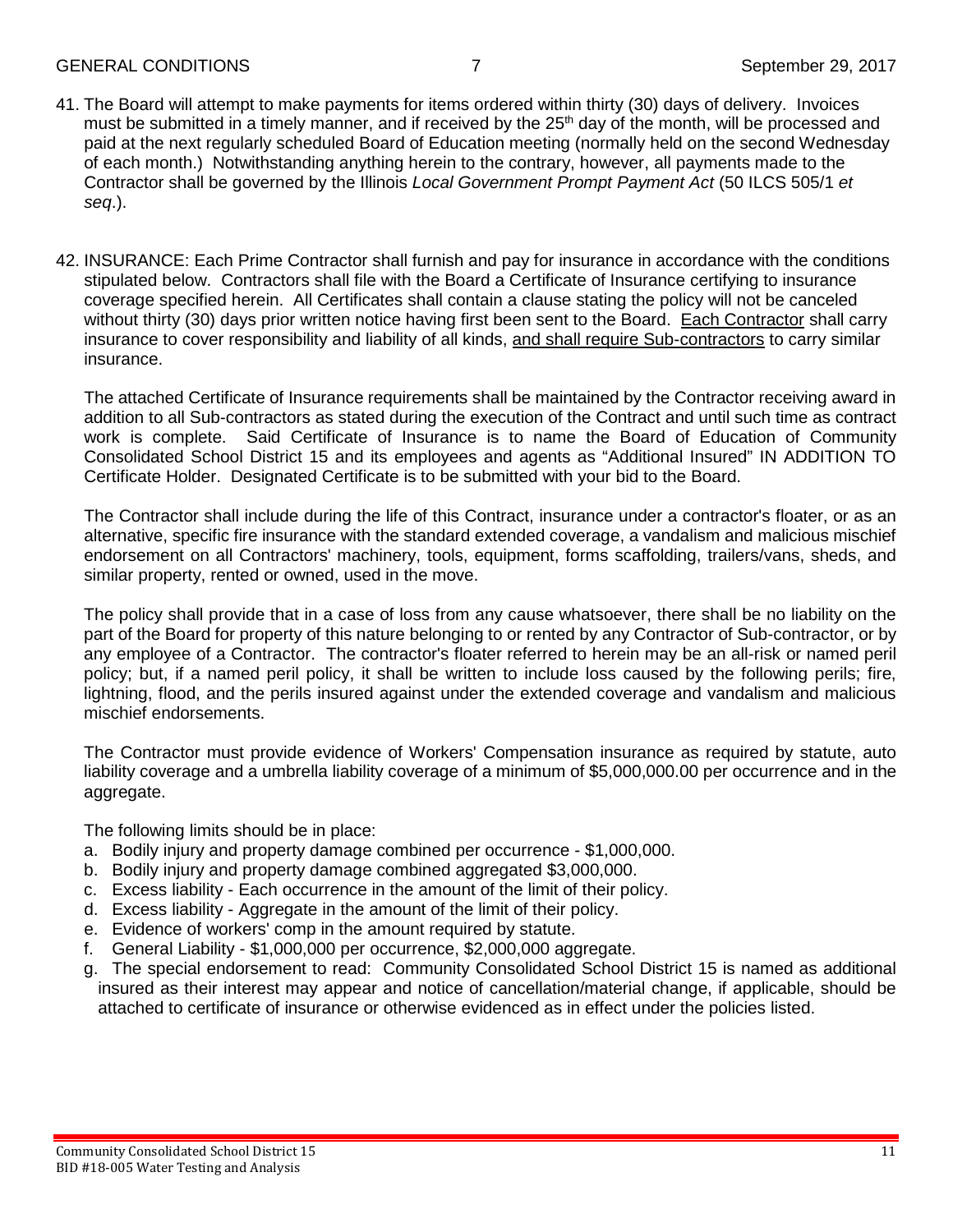| THIS CERTIFICATE IS ISSUED AS A MATTER OF INFORMATION ONLY AND CONFERS NO RIGHTS UPON THE CERTIFICATE HOLDER. THIS<br>CERTIFICATE DOES NOT AFFIRMATIVELY OR NEGATIVELY AMEND, EXTEND OR ALTER THE COVERAGE AFFORDED BY THE POLICIES<br>BELOW. THIS CERTIFICATE OF INSURANCE DOES NOT CONSTITUTE A CONTRACT BETWEEN THE ISSUING INSURER(S), AUTHORIZED<br>REPRESENTATIVE OR PRODUCER. AND THE CERTIFICATE HOLDER.<br>IMPORTANT: If the certificate holder is an ADDITIONAL INSURED, the policy(ies) must be endorsed. If SUBROGATION IS WAIVED, subject to<br>the terms and conditions of the policy, certain policies may require an endorsement. A statement on this certificate does not confer rights to the<br>certificate holder in lieu of such endorsement(s).<br><b>CONTACT</b><br><b>PRODUCER</b><br>Frank's Insurance Agency<br><b>NAME:</b><br><b>FAX</b><br><b>PHONE</b><br>(A/C, No):<br>(A/C, No, Ext):<br><b>Main Street</b><br><b>E-MAIL</b><br>ADDRESS<br><b>PRODUCER</b><br>Anywhere IL 00000<br><b>CUSTOMER ID#:</b><br><b>INSURER(S) AFFORDING COVERAGE</b><br><b>INSURED</b><br>Name of Insurance Company<br><b>INSURER A:</b><br><b>DEF Construction Company</b><br>Name of Insurance Company<br><b>INSURER B:</b><br>Name of Insurance Company<br>456 Main Street<br><b>INSURER C:</b><br><b>INSURER D:</b><br>Anywhere IL 00000<br><b>INSURER E:</b><br><b>INSURER F:</b><br><b>COVERAGES</b><br><b>REVISION NUMBER:</b><br><b>CERTIFICATE NUMBER:</b><br>THIS IS TO CERTIFY THAT THE POLICIES OF INSURANCE LISTED BELOW HAVE BEEN ISSUED TO THE INSURED NAMED ABOVE FOR THE POLICY PERIOD<br>INDICATED. NOTWITHSTANDING ANY REQUIREMENT, TERM OR CONDITION OF ANY CONTRACT OR OTHER DOCUMENT WITH RESPECT TO WHICH THIS<br>CERTIFICATE MAY BE ISSUED OR MAY PERTAIN, THE INSURANCE AFFORDED BY THE POLICIES DESCRIBED HEREIN IS SUBJECT TO ALL THE TERMS,<br>EXCLUSIONS AND CONDITIONS OF SUCH POLICIES. LIMITS SHOWN MAY HAVE BEEN REDUCED BY PAID CLAIMS.<br><b>ADDL</b> SUBR<br>POLICY EFF POLICY EXP<br>(MM/DD/YYYY) (MM/DD/YYYY)<br><b>INSR</b><br>LTR<br><b>TYPE OF INSURANCE</b><br><b>LIMITS</b><br><b>POLICY NUMBER</b><br><b>INSR WVD</b><br><b>GENERAL LIABILITY</b><br>s 1,000,000<br><b>EACH OCCURRENCE</b><br><b>DAMAGE TO RENTED</b><br>00-00-00 00-00-00<br>x<br>Y<br>Y<br>А<br><b>COMMERCIAL GENERAL LIABILITY</b><br>\$100,000<br>PREMISES (Ea occurrence)<br>$CLAIMS-MADE$ $ X $<br>\$10,000<br><b>OCCUR</b><br>MED EXP (Any one person)<br>s 1,000,000<br>PERSONAL & ADV INJURY<br>\$2,000,000<br>GENERAL AGGREGATE<br>\$2,000,000<br>PRODUCTS - COMP/OP AGG<br>GEN'L AGGREGATE LIMIT APPLIES PER: | DATE (MM/DD/YYYY)<br>01/01/2015 |  |  |
|-------------------------------------------------------------------------------------------------------------------------------------------------------------------------------------------------------------------------------------------------------------------------------------------------------------------------------------------------------------------------------------------------------------------------------------------------------------------------------------------------------------------------------------------------------------------------------------------------------------------------------------------------------------------------------------------------------------------------------------------------------------------------------------------------------------------------------------------------------------------------------------------------------------------------------------------------------------------------------------------------------------------------------------------------------------------------------------------------------------------------------------------------------------------------------------------------------------------------------------------------------------------------------------------------------------------------------------------------------------------------------------------------------------------------------------------------------------------------------------------------------------------------------------------------------------------------------------------------------------------------------------------------------------------------------------------------------------------------------------------------------------------------------------------------------------------------------------------------------------------------------------------------------------------------------------------------------------------------------------------------------------------------------------------------------------------------------------------------------------------------------------------------------------------------------------------------------------------------------------------------------------------------------------------------------------------------------------------------------------------------------------------------------------------------------------------------------------------------------------------------------------------------------------------------------------------------------------------------------------------------------------------------|---------------------------------|--|--|
|                                                                                                                                                                                                                                                                                                                                                                                                                                                                                                                                                                                                                                                                                                                                                                                                                                                                                                                                                                                                                                                                                                                                                                                                                                                                                                                                                                                                                                                                                                                                                                                                                                                                                                                                                                                                                                                                                                                                                                                                                                                                                                                                                                                                                                                                                                                                                                                                                                                                                                                                                                                                                                                 |                                 |  |  |
|                                                                                                                                                                                                                                                                                                                                                                                                                                                                                                                                                                                                                                                                                                                                                                                                                                                                                                                                                                                                                                                                                                                                                                                                                                                                                                                                                                                                                                                                                                                                                                                                                                                                                                                                                                                                                                                                                                                                                                                                                                                                                                                                                                                                                                                                                                                                                                                                                                                                                                                                                                                                                                                 |                                 |  |  |
|                                                                                                                                                                                                                                                                                                                                                                                                                                                                                                                                                                                                                                                                                                                                                                                                                                                                                                                                                                                                                                                                                                                                                                                                                                                                                                                                                                                                                                                                                                                                                                                                                                                                                                                                                                                                                                                                                                                                                                                                                                                                                                                                                                                                                                                                                                                                                                                                                                                                                                                                                                                                                                                 |                                 |  |  |
|                                                                                                                                                                                                                                                                                                                                                                                                                                                                                                                                                                                                                                                                                                                                                                                                                                                                                                                                                                                                                                                                                                                                                                                                                                                                                                                                                                                                                                                                                                                                                                                                                                                                                                                                                                                                                                                                                                                                                                                                                                                                                                                                                                                                                                                                                                                                                                                                                                                                                                                                                                                                                                                 |                                 |  |  |
|                                                                                                                                                                                                                                                                                                                                                                                                                                                                                                                                                                                                                                                                                                                                                                                                                                                                                                                                                                                                                                                                                                                                                                                                                                                                                                                                                                                                                                                                                                                                                                                                                                                                                                                                                                                                                                                                                                                                                                                                                                                                                                                                                                                                                                                                                                                                                                                                                                                                                                                                                                                                                                                 |                                 |  |  |
|                                                                                                                                                                                                                                                                                                                                                                                                                                                                                                                                                                                                                                                                                                                                                                                                                                                                                                                                                                                                                                                                                                                                                                                                                                                                                                                                                                                                                                                                                                                                                                                                                                                                                                                                                                                                                                                                                                                                                                                                                                                                                                                                                                                                                                                                                                                                                                                                                                                                                                                                                                                                                                                 | <b>NAIC#</b>                    |  |  |
|                                                                                                                                                                                                                                                                                                                                                                                                                                                                                                                                                                                                                                                                                                                                                                                                                                                                                                                                                                                                                                                                                                                                                                                                                                                                                                                                                                                                                                                                                                                                                                                                                                                                                                                                                                                                                                                                                                                                                                                                                                                                                                                                                                                                                                                                                                                                                                                                                                                                                                                                                                                                                                                 | Enter NAIC #                    |  |  |
|                                                                                                                                                                                                                                                                                                                                                                                                                                                                                                                                                                                                                                                                                                                                                                                                                                                                                                                                                                                                                                                                                                                                                                                                                                                                                                                                                                                                                                                                                                                                                                                                                                                                                                                                                                                                                                                                                                                                                                                                                                                                                                                                                                                                                                                                                                                                                                                                                                                                                                                                                                                                                                                 | Enter NAIC#<br>Enter NAIC #     |  |  |
|                                                                                                                                                                                                                                                                                                                                                                                                                                                                                                                                                                                                                                                                                                                                                                                                                                                                                                                                                                                                                                                                                                                                                                                                                                                                                                                                                                                                                                                                                                                                                                                                                                                                                                                                                                                                                                                                                                                                                                                                                                                                                                                                                                                                                                                                                                                                                                                                                                                                                                                                                                                                                                                 |                                 |  |  |
|                                                                                                                                                                                                                                                                                                                                                                                                                                                                                                                                                                                                                                                                                                                                                                                                                                                                                                                                                                                                                                                                                                                                                                                                                                                                                                                                                                                                                                                                                                                                                                                                                                                                                                                                                                                                                                                                                                                                                                                                                                                                                                                                                                                                                                                                                                                                                                                                                                                                                                                                                                                                                                                 |                                 |  |  |
|                                                                                                                                                                                                                                                                                                                                                                                                                                                                                                                                                                                                                                                                                                                                                                                                                                                                                                                                                                                                                                                                                                                                                                                                                                                                                                                                                                                                                                                                                                                                                                                                                                                                                                                                                                                                                                                                                                                                                                                                                                                                                                                                                                                                                                                                                                                                                                                                                                                                                                                                                                                                                                                 |                                 |  |  |
|                                                                                                                                                                                                                                                                                                                                                                                                                                                                                                                                                                                                                                                                                                                                                                                                                                                                                                                                                                                                                                                                                                                                                                                                                                                                                                                                                                                                                                                                                                                                                                                                                                                                                                                                                                                                                                                                                                                                                                                                                                                                                                                                                                                                                                                                                                                                                                                                                                                                                                                                                                                                                                                 |                                 |  |  |
|                                                                                                                                                                                                                                                                                                                                                                                                                                                                                                                                                                                                                                                                                                                                                                                                                                                                                                                                                                                                                                                                                                                                                                                                                                                                                                                                                                                                                                                                                                                                                                                                                                                                                                                                                                                                                                                                                                                                                                                                                                                                                                                                                                                                                                                                                                                                                                                                                                                                                                                                                                                                                                                 |                                 |  |  |
|                                                                                                                                                                                                                                                                                                                                                                                                                                                                                                                                                                                                                                                                                                                                                                                                                                                                                                                                                                                                                                                                                                                                                                                                                                                                                                                                                                                                                                                                                                                                                                                                                                                                                                                                                                                                                                                                                                                                                                                                                                                                                                                                                                                                                                                                                                                                                                                                                                                                                                                                                                                                                                                 |                                 |  |  |
|                                                                                                                                                                                                                                                                                                                                                                                                                                                                                                                                                                                                                                                                                                                                                                                                                                                                                                                                                                                                                                                                                                                                                                                                                                                                                                                                                                                                                                                                                                                                                                                                                                                                                                                                                                                                                                                                                                                                                                                                                                                                                                                                                                                                                                                                                                                                                                                                                                                                                                                                                                                                                                                 |                                 |  |  |
|                                                                                                                                                                                                                                                                                                                                                                                                                                                                                                                                                                                                                                                                                                                                                                                                                                                                                                                                                                                                                                                                                                                                                                                                                                                                                                                                                                                                                                                                                                                                                                                                                                                                                                                                                                                                                                                                                                                                                                                                                                                                                                                                                                                                                                                                                                                                                                                                                                                                                                                                                                                                                                                 |                                 |  |  |
|                                                                                                                                                                                                                                                                                                                                                                                                                                                                                                                                                                                                                                                                                                                                                                                                                                                                                                                                                                                                                                                                                                                                                                                                                                                                                                                                                                                                                                                                                                                                                                                                                                                                                                                                                                                                                                                                                                                                                                                                                                                                                                                                                                                                                                                                                                                                                                                                                                                                                                                                                                                                                                                 |                                 |  |  |
|                                                                                                                                                                                                                                                                                                                                                                                                                                                                                                                                                                                                                                                                                                                                                                                                                                                                                                                                                                                                                                                                                                                                                                                                                                                                                                                                                                                                                                                                                                                                                                                                                                                                                                                                                                                                                                                                                                                                                                                                                                                                                                                                                                                                                                                                                                                                                                                                                                                                                                                                                                                                                                                 |                                 |  |  |
| PRO-<br>S                                                                                                                                                                                                                                                                                                                                                                                                                                                                                                                                                                                                                                                                                                                                                                                                                                                                                                                                                                                                                                                                                                                                                                                                                                                                                                                                                                                                                                                                                                                                                                                                                                                                                                                                                                                                                                                                                                                                                                                                                                                                                                                                                                                                                                                                                                                                                                                                                                                                                                                                                                                                                                       |                                 |  |  |
| <b>POLICY</b><br>LOC<br><b>AUTOMOBILE LIABILITY</b><br><b>COMBINED SINGLE LIMIT</b><br>s<br>1,000,000<br>(Ea accident)                                                                                                                                                                                                                                                                                                                                                                                                                                                                                                                                                                                                                                                                                                                                                                                                                                                                                                                                                                                                                                                                                                                                                                                                                                                                                                                                                                                                                                                                                                                                                                                                                                                                                                                                                                                                                                                                                                                                                                                                                                                                                                                                                                                                                                                                                                                                                                                                                                                                                                                          |                                 |  |  |
| х<br>А<br><b>ANY AUTO</b><br>00-00-00 00-00-00<br>00-00-00<br><b>BODILY INJURY (Per person)</b><br>\$<br>ALL OWNED AUTOS                                                                                                                                                                                                                                                                                                                                                                                                                                                                                                                                                                                                                                                                                                                                                                                                                                                                                                                                                                                                                                                                                                                                                                                                                                                                                                                                                                                                                                                                                                                                                                                                                                                                                                                                                                                                                                                                                                                                                                                                                                                                                                                                                                                                                                                                                                                                                                                                                                                                                                                        |                                 |  |  |
| BODILY INJURY (Per accident)<br>s<br>Y<br>Y<br><b>SCHEDULED AUTOS</b>                                                                                                                                                                                                                                                                                                                                                                                                                                                                                                                                                                                                                                                                                                                                                                                                                                                                                                                                                                                                                                                                                                                                                                                                                                                                                                                                                                                                                                                                                                                                                                                                                                                                                                                                                                                                                                                                                                                                                                                                                                                                                                                                                                                                                                                                                                                                                                                                                                                                                                                                                                           |                                 |  |  |
| PROPERTY DAMAGE<br>\$<br>(Per accident)<br><b>HIRED AUTOS</b>                                                                                                                                                                                                                                                                                                                                                                                                                                                                                                                                                                                                                                                                                                                                                                                                                                                                                                                                                                                                                                                                                                                                                                                                                                                                                                                                                                                                                                                                                                                                                                                                                                                                                                                                                                                                                                                                                                                                                                                                                                                                                                                                                                                                                                                                                                                                                                                                                                                                                                                                                                                   |                                 |  |  |
| \$<br><b>NON-OWNED AUTOS</b>                                                                                                                                                                                                                                                                                                                                                                                                                                                                                                                                                                                                                                                                                                                                                                                                                                                                                                                                                                                                                                                                                                                                                                                                                                                                                                                                                                                                                                                                                                                                                                                                                                                                                                                                                                                                                                                                                                                                                                                                                                                                                                                                                                                                                                                                                                                                                                                                                                                                                                                                                                                                                    |                                 |  |  |
| s<br><b>UMBRELLA LIAB</b><br>\$5,000,000                                                                                                                                                                                                                                                                                                                                                                                                                                                                                                                                                                                                                                                                                                                                                                                                                                                                                                                                                                                                                                                                                                                                                                                                                                                                                                                                                                                                                                                                                                                                                                                                                                                                                                                                                                                                                                                                                                                                                                                                                                                                                                                                                                                                                                                                                                                                                                                                                                                                                                                                                                                                        |                                 |  |  |
| <b>EACH OCCURRENCE</b><br><b>OCCUR</b><br>в<br><b>EXCESS LIAB</b><br>$s$ 5,000,000<br><b>CLAIMS-MADE</b><br><b>AGGREGATE</b>                                                                                                                                                                                                                                                                                                                                                                                                                                                                                                                                                                                                                                                                                                                                                                                                                                                                                                                                                                                                                                                                                                                                                                                                                                                                                                                                                                                                                                                                                                                                                                                                                                                                                                                                                                                                                                                                                                                                                                                                                                                                                                                                                                                                                                                                                                                                                                                                                                                                                                                    |                                 |  |  |
| \$<br><b>DEDUCTIBLE</b>                                                                                                                                                                                                                                                                                                                                                                                                                                                                                                                                                                                                                                                                                                                                                                                                                                                                                                                                                                                                                                                                                                                                                                                                                                                                                                                                                                                                                                                                                                                                                                                                                                                                                                                                                                                                                                                                                                                                                                                                                                                                                                                                                                                                                                                                                                                                                                                                                                                                                                                                                                                                                         |                                 |  |  |
| s<br>RETENTION \$                                                                                                                                                                                                                                                                                                                                                                                                                                                                                                                                                                                                                                                                                                                                                                                                                                                                                                                                                                                                                                                                                                                                                                                                                                                                                                                                                                                                                                                                                                                                                                                                                                                                                                                                                                                                                                                                                                                                                                                                                                                                                                                                                                                                                                                                                                                                                                                                                                                                                                                                                                                                                               |                                 |  |  |
| WC STATU-<br>TORY LIMITS<br><b>OTH-</b><br>ER<br><b>WORKERS COMPENSATION</b><br>x<br>AND EMPLOYERS' LIABILITY<br><b>Y/N</b><br>ANY PROPRIETOR/PARTNER/EXECUTIVE                                                                                                                                                                                                                                                                                                                                                                                                                                                                                                                                                                                                                                                                                                                                                                                                                                                                                                                                                                                                                                                                                                                                                                                                                                                                                                                                                                                                                                                                                                                                                                                                                                                                                                                                                                                                                                                                                                                                                                                                                                                                                                                                                                                                                                                                                                                                                                                                                                                                                 |                                 |  |  |
| \$1,000,000<br><b>E.L. EACH ACCIDENT</b><br>00-00-00 00-00-00<br>Y<br>00-00-00<br>N/A<br>OFFICER/MEMBER EXCLUDED?<br>E.L. DISEASE - EA EMPLOYEE \$ 1,000,000<br>(Mandatory in NH)                                                                                                                                                                                                                                                                                                                                                                                                                                                                                                                                                                                                                                                                                                                                                                                                                                                                                                                                                                                                                                                                                                                                                                                                                                                                                                                                                                                                                                                                                                                                                                                                                                                                                                                                                                                                                                                                                                                                                                                                                                                                                                                                                                                                                                                                                                                                                                                                                                                               |                                 |  |  |
| If yes, describe under<br>E.L. DISEASE - POLICY LIMIT   \$ 1,000,000<br>DESCRIPTION OF OPERATIONS below                                                                                                                                                                                                                                                                                                                                                                                                                                                                                                                                                                                                                                                                                                                                                                                                                                                                                                                                                                                                                                                                                                                                                                                                                                                                                                                                                                                                                                                                                                                                                                                                                                                                                                                                                                                                                                                                                                                                                                                                                                                                                                                                                                                                                                                                                                                                                                                                                                                                                                                                         |                                 |  |  |
| 00-00-00<br>00-00-00   00-00-00   \$1,000,000 each claim<br><b>Professional Liability</b>                                                                                                                                                                                                                                                                                                                                                                                                                                                                                                                                                                                                                                                                                                                                                                                                                                                                                                                                                                                                                                                                                                                                                                                                                                                                                                                                                                                                                                                                                                                                                                                                                                                                                                                                                                                                                                                                                                                                                                                                                                                                                                                                                                                                                                                                                                                                                                                                                                                                                                                                                       |                                 |  |  |
| DESCRIPTION OF OPERATIONS / LOCATIONS / VEHICLES (Attach ACORD 101, Additional Remarks Schedule, if more space is required)                                                                                                                                                                                                                                                                                                                                                                                                                                                                                                                                                                                                                                                                                                                                                                                                                                                                                                                                                                                                                                                                                                                                                                                                                                                                                                                                                                                                                                                                                                                                                                                                                                                                                                                                                                                                                                                                                                                                                                                                                                                                                                                                                                                                                                                                                                                                                                                                                                                                                                                     |                                 |  |  |
| It is understood and agreed that the following shall be additional insured on a primary non-contributory basis: CCSD 15 including all                                                                                                                                                                                                                                                                                                                                                                                                                                                                                                                                                                                                                                                                                                                                                                                                                                                                                                                                                                                                                                                                                                                                                                                                                                                                                                                                                                                                                                                                                                                                                                                                                                                                                                                                                                                                                                                                                                                                                                                                                                                                                                                                                                                                                                                                                                                                                                                                                                                                                                           |                                 |  |  |
| elected and appointed officials, all employees and volunteers, and all board members. Waiver of subrogation applies in favor of CCSD 15.                                                                                                                                                                                                                                                                                                                                                                                                                                                                                                                                                                                                                                                                                                                                                                                                                                                                                                                                                                                                                                                                                                                                                                                                                                                                                                                                                                                                                                                                                                                                                                                                                                                                                                                                                                                                                                                                                                                                                                                                                                                                                                                                                                                                                                                                                                                                                                                                                                                                                                        |                                 |  |  |
| <b>CERTIFICATE HOLDER</b><br><b>CANCELLATION</b>                                                                                                                                                                                                                                                                                                                                                                                                                                                                                                                                                                                                                                                                                                                                                                                                                                                                                                                                                                                                                                                                                                                                                                                                                                                                                                                                                                                                                                                                                                                                                                                                                                                                                                                                                                                                                                                                                                                                                                                                                                                                                                                                                                                                                                                                                                                                                                                                                                                                                                                                                                                                |                                 |  |  |
| <b>Community Consolidated School District 15</b><br>SHOULD ANY OF THE ABOVE DESCRIBED POLICIES BE CANCELLED BEFORE<br>THE EXPIRATION DATE THEREOF, NOTICE WILL BE DELIVERED IN                                                                                                                                                                                                                                                                                                                                                                                                                                                                                                                                                                                                                                                                                                                                                                                                                                                                                                                                                                                                                                                                                                                                                                                                                                                                                                                                                                                                                                                                                                                                                                                                                                                                                                                                                                                                                                                                                                                                                                                                                                                                                                                                                                                                                                                                                                                                                                                                                                                                  |                                 |  |  |
| <b>ACCORDANCE WITH THE POLICY PROVISIONS.</b><br>Attn: Linda Styczen                                                                                                                                                                                                                                                                                                                                                                                                                                                                                                                                                                                                                                                                                                                                                                                                                                                                                                                                                                                                                                                                                                                                                                                                                                                                                                                                                                                                                                                                                                                                                                                                                                                                                                                                                                                                                                                                                                                                                                                                                                                                                                                                                                                                                                                                                                                                                                                                                                                                                                                                                                            |                                 |  |  |
| <b>AUTHORIZED REPRESENTATIVE</b><br>580 N First Bank Drive                                                                                                                                                                                                                                                                                                                                                                                                                                                                                                                                                                                                                                                                                                                                                                                                                                                                                                                                                                                                                                                                                                                                                                                                                                                                                                                                                                                                                                                                                                                                                                                                                                                                                                                                                                                                                                                                                                                                                                                                                                                                                                                                                                                                                                                                                                                                                                                                                                                                                                                                                                                      |                                 |  |  |
| 'Your Insurance Ugent<br>Palatine IL 60067<br>@ 1988-2009 ACORD CORPORATION. All rights reserved.                                                                                                                                                                                                                                                                                                                                                                                                                                                                                                                                                                                                                                                                                                                                                                                                                                                                                                                                                                                                                                                                                                                                                                                                                                                                                                                                                                                                                                                                                                                                                                                                                                                                                                                                                                                                                                                                                                                                                                                                                                                                                                                                                                                                                                                                                                                                                                                                                                                                                                                                               |                                 |  |  |

ACORD 25 (2009/09)

The ACORD name and logo are registered marks of ACORD

ACORDs provided by Forms Boss. www.FormsBoss.com; (c) Impressive Publishing 800-208-1977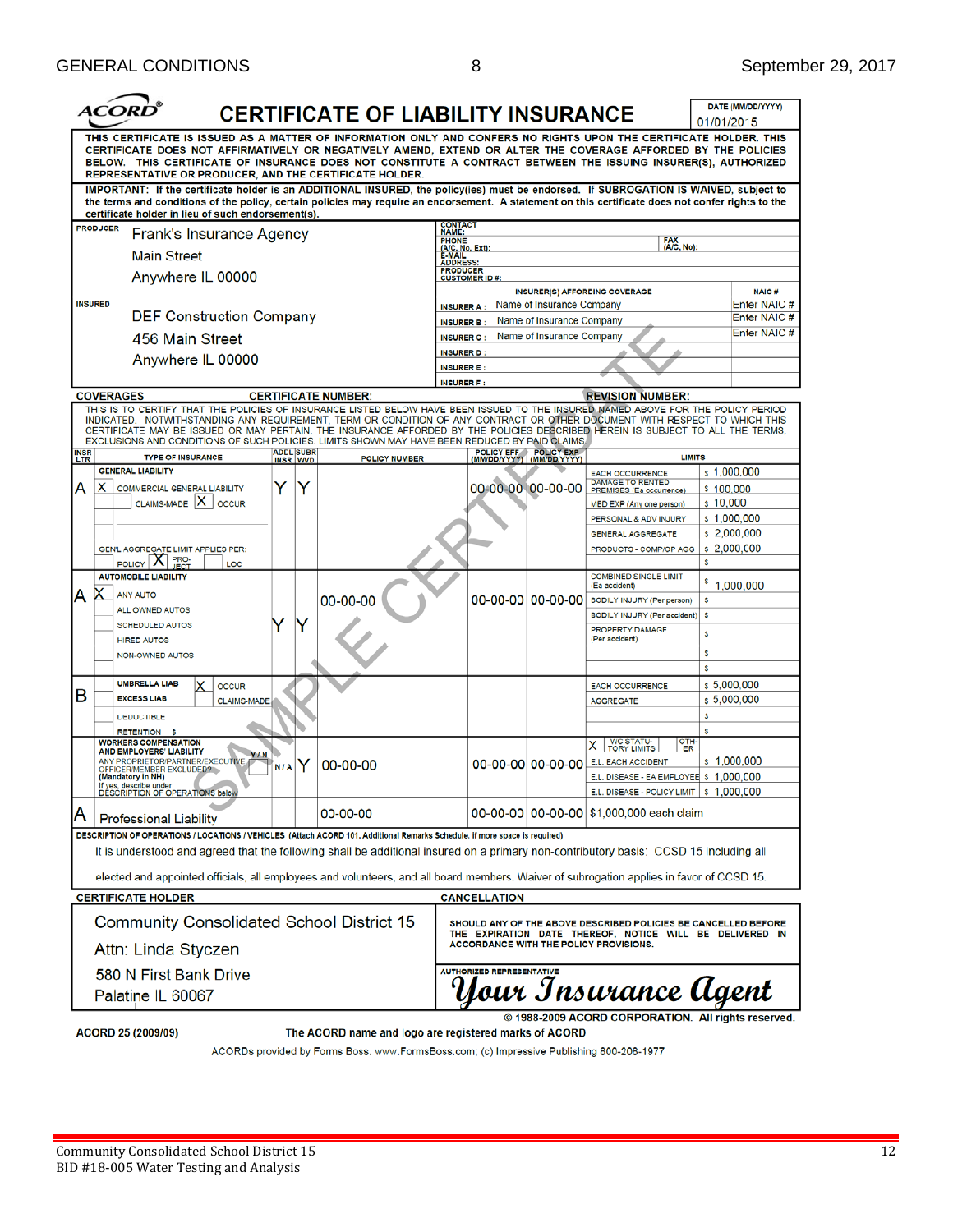43. All vendor staff/personnel must undergo a criminal background investigation within 60 days prior to the start of the contract at the vendor's expense and available upon request. Section 10-21.9 of *The School Code* (105 ILCS 5/10-21.9) provides that:

After January 1, 1990, the provisions of this section (criminal background investigations) shall apply to all employees of persons or firms holding contracts with any school district including, but not limited to, food service workers, school bus drivers and other transportation employees, who have direct, daily contact with the pupils of any school in such district.

Additionally, the contractor must also agree not to send to any school building or on any school property any employee who is a known child sex offender.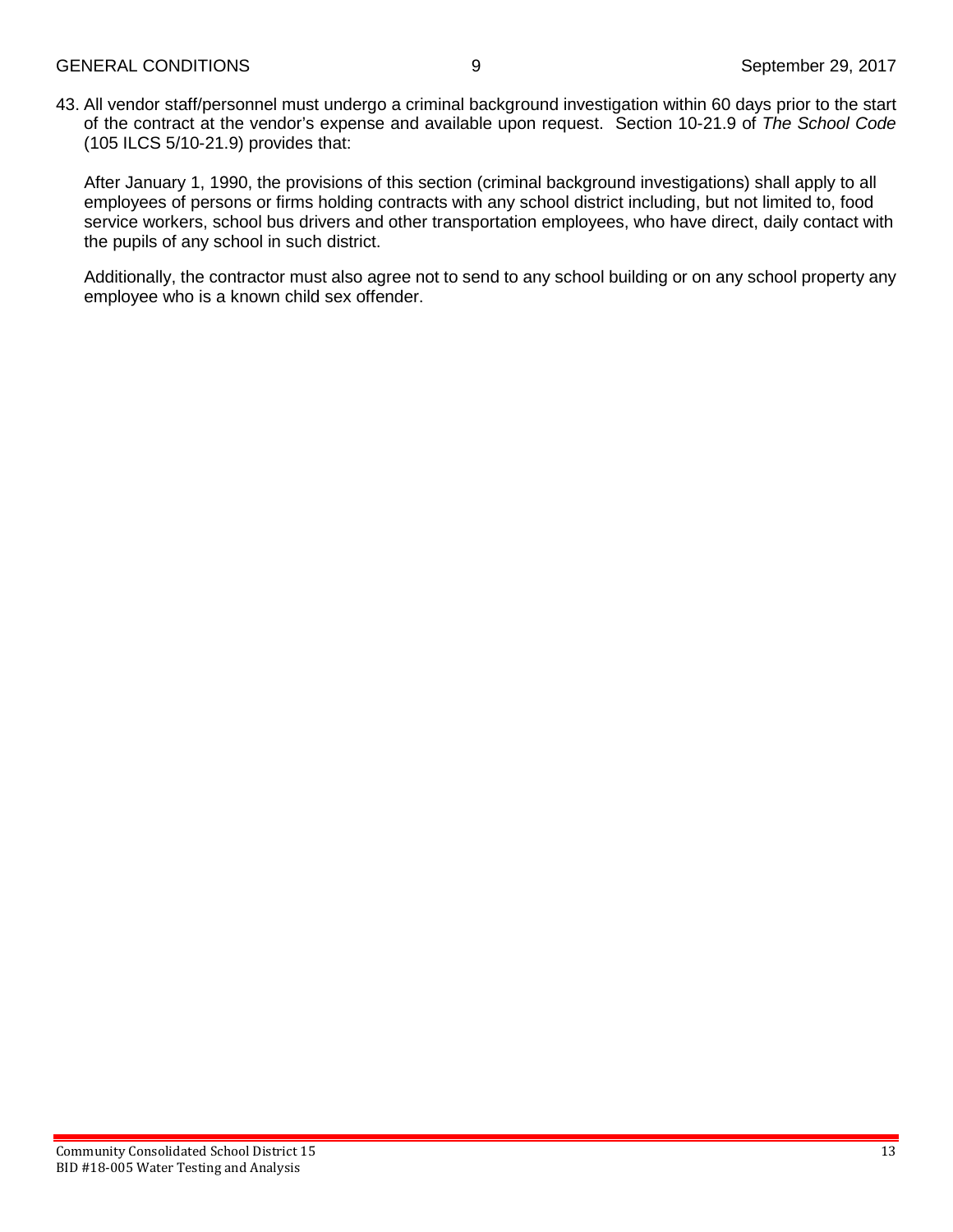## EXHIBIT "A" BID #18-005 WATER TESTING & ANALYSIS SEPTEMBER 29, 2017 COMMUNITY CONSOLIDATED SCHOOL DISTRICT 15

## SCOPE OF WORK

CCSD 15 is accepting bids from qualified individuals or firms to provide all equipment, labor and materials necessary to accomplish the following: Sampling and Analysis of water for lead contamination per School Code (105 ILCS 5/17-2.11) at 20 locations specified in Exhibit "B**".** Testing must be completed by December 22, 2017. Vendor will have access for testing before and after school hours. The actual number of analysis required may vary from the amount listed. CCSD15 will pay only for the actual testing at the unit prices submitted. Building floor plans will be issued to the vendor who is awarded the contract. Bidder must submit documentation of IEPA accreditation within 10 days of the bid award.

## **Water Testing & Analysis Requirements:**

## BASE BID:

- 1. Lab must be IEPA accredited
- 2. Water collection process is to follow School Code (105 ILCS 5/17-2.11)
- 3. Vendor must dispose of all samples collected
- 4. All reports must be submitted hard copy secured in a 3-ring binder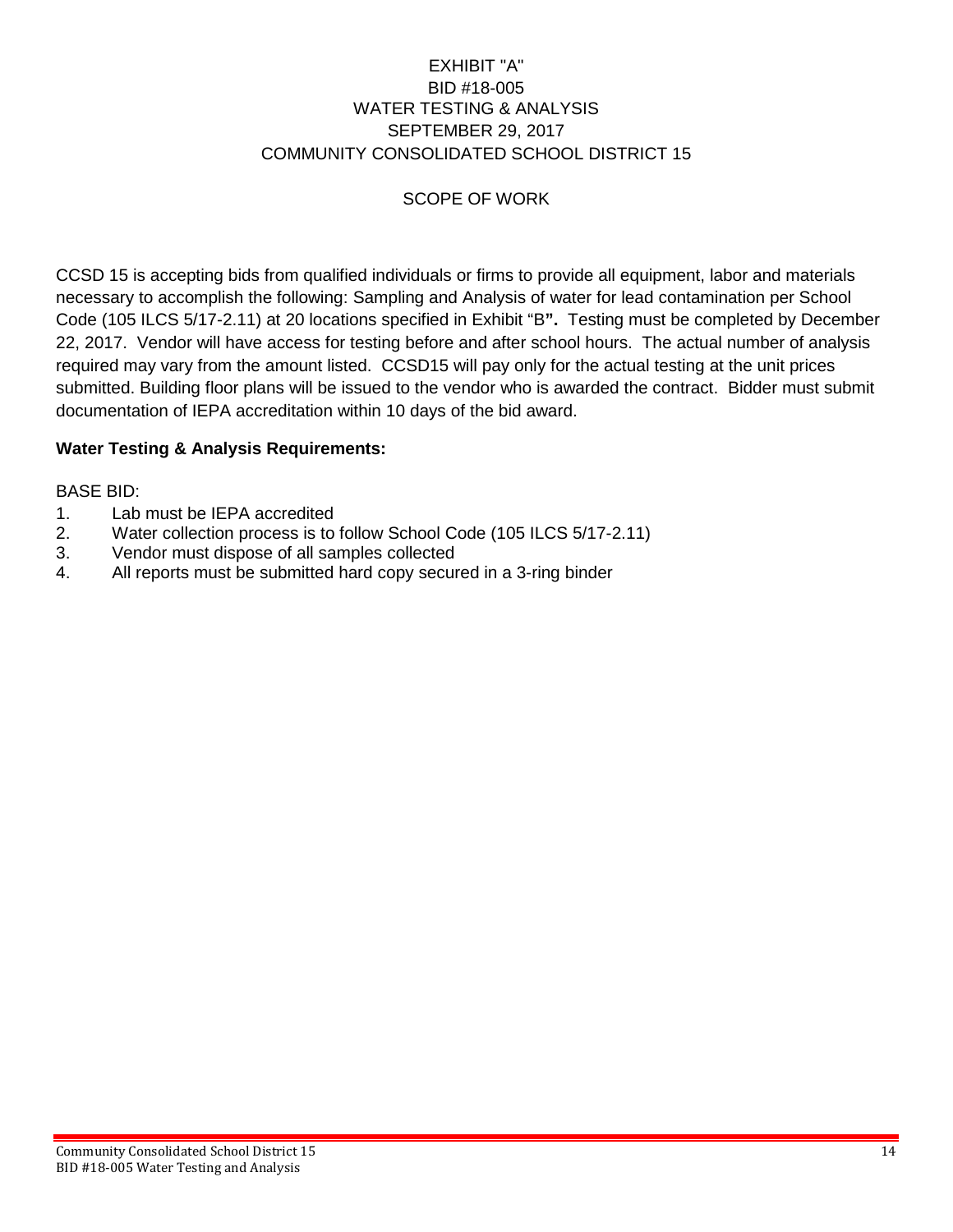#### EXHIBIT "B" BID #18-005 WATER TESTING & ANALYSIS SEPTEMBER 29, 2017 COMMUNITY CONSOLIDATED SCHOOL DISTRICT 15

| <b>COMPANY NAME</b>                |                   |              |                 |
|------------------------------------|-------------------|--------------|-----------------|
| <b>SIGNATURE OF BIDDER</b>         | <b>PRINT NAME</b> | <b>TITLE</b> |                 |
| <b>EMAIL ADDRESS</b>               |                   |              |                 |
| ADDRESS OF COMPANY                 | <b>CITY</b>       | <b>STATE</b> | <b>ZIP CODE</b> |
| (AREA CODE)<br><b>PHONE NUMBER</b> |                   |              |                 |
| DATE OF BID RESPONSE               |                   |              |                 |

- 1. The Board of Education, Community Consolidated School District 15, Palatine, Illinois, reserves the right to reject any or all proposals and to waive any informality in bidding.
- 2. Having carefully examined all RFP documents, as well as the proposed program, the undersigned hereby proposes to furnish all equipment and services set forth by the specifications, notice to bidders, general conditions and form of proposal herein referred to and described.
- 3. By entering into this Agreement, Contractor/Vendor certifies and warrants to the Board of Education that it is not barred from entering into this Agreement for any reason whatsoever, including, but not limited to, a violation of Section 33E-3 (Bid Rigging) or Section 33E-4(Bid Rotating) of the Illinois Criminal Code of 1961.
- 4. The contractor/vendor certifies that said contractor/vendor has a written sexual harassment policy in place in full compliance with 775 ILCS 5/2-105 (A) (4).
- 5. Vendor acknowledges receipt of addendum(s) if issued.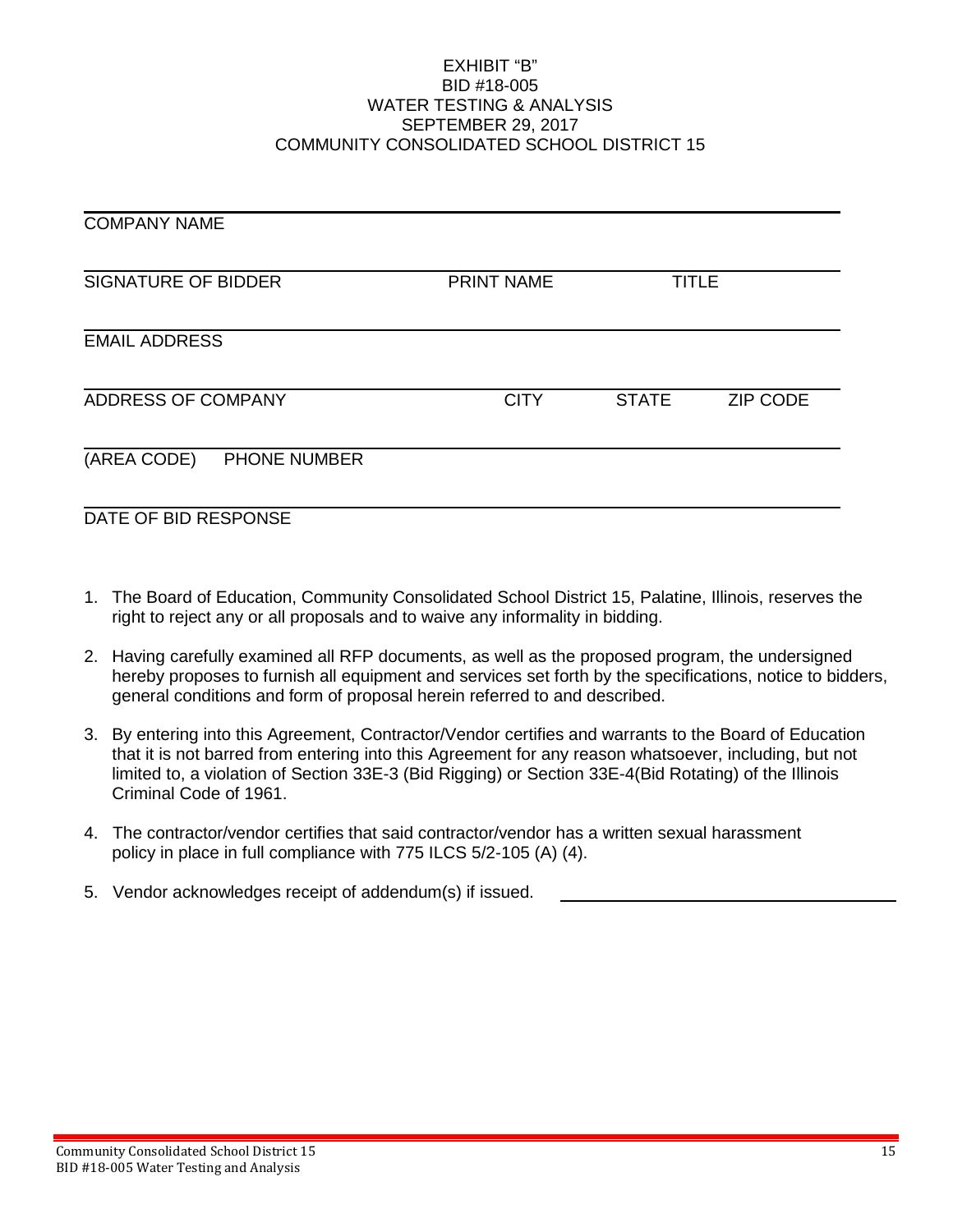**EQUIPMENT:** General specifications – WATER TESTING & ANALYSIS. All items listed below will be bid as a group. CCSD 15 will not split the bid on these items.

|     | Location                                                         | <b>Address</b>                             | <b>Number</b><br>of<br><b>Sources</b> | <b>Unit Cost per</b><br><b>Sample</b> | <b>Extended Cost</b><br><b>Per Sample</b> | <b>Unit Cost per Sample</b><br><b>AFTER Remediation</b> |
|-----|------------------------------------------------------------------|--------------------------------------------|---------------------------------------|---------------------------------------|-------------------------------------------|---------------------------------------------------------|
| 1.  | <b>Jane Addams</b>                                               | 1020 Sayles Drive<br>Palatine, IL          | 40                                    |                                       |                                           |                                                         |
| 2.  | <b>Central Road</b>                                              | 3800 Central Road<br>Rolling Meadows, IL   | 39                                    |                                       |                                           |                                                         |
| 3.  | <b>CLA</b>                                                       | 2800 Central Road<br>Rolling Meadows, IL   | 75                                    |                                       |                                           |                                                         |
| 4.  | <b>Kimball Hill</b>                                              | 2905 Meadow Drive<br>Rolling Meadows, IL   | 28                                    |                                       |                                           |                                                         |
| 5.  | <b>Hunting Ridge</b>                                             | 1105 W. Illinois Ave.<br>Palatine, IL      | 67                                    |                                       |                                           |                                                         |
| 6.  | <b>Thomas Jefferson</b>                                          | 3805 Winston Drive<br>Hoffman Estates, IL  | 55                                    |                                       |                                           |                                                         |
| 9.  | <b>Lake Louise</b>                                               | 500 N. Jonathan<br>Palatine, IL            | 63                                    |                                       |                                           |                                                         |
| 7.  | Lincoln                                                          | 1021 Ridgewood Ln.<br>Palatine, IL         | 47                                    |                                       |                                           |                                                         |
| 8.  | <b>Marion Jordan</b>                                             | 100 N. Harrison St.<br>Palatine, IL        | 60                                    |                                       |                                           |                                                         |
| 9.  | <b>Tremelling Technology</b><br><b>Center</b>                    | 110 N. Harrison St.<br>Palatine, IL        | $\overline{2}$                        |                                       |                                           |                                                         |
| 10. | <b>Stuart R. Paddock</b>                                         | 225 Washington Ct.<br>Palatine, IL         | 59                                    |                                       |                                           |                                                         |
| 11. | <b>Pleasant Hill</b>                                             | 434 W. Illinois Ave.<br>Palatine, IL       | 60                                    |                                       |                                           |                                                         |
| 12. | Plum Grove Jr. High                                              | 2600 Plum Grove Rd.<br>Rolling Meadows, IL | 70                                    |                                       |                                           |                                                         |
| 13. | Gray M. Sanborn                                                  | 101 N. Oak St.<br>Palatine, IL             | 79                                    |                                       |                                           |                                                         |
| 14. | Carl Sandburg Jr.                                                | 2600 Martin Lane<br>Rolling Meadows, IL    | 37                                    |                                       |                                           |                                                         |
| 15. | <b>Walter Sundling Jr. High</b><br>& Nutrition Services<br>Dept. | 1100 N. Smith Road<br>Palatine, IL         | 83                                    |                                       |                                           |                                                         |
| 16. | Virginia Lake                                                    | 925 N. Glenn Dr.<br>Palatine, IL           | 64                                    |                                       |                                           |                                                         |
| 17. | Frank C. Whiteley                                                | 4335 N. Haman Ave.<br>Hoffman Estates, IL  | 46                                    |                                       |                                           |                                                         |
| 18. | <b>Willow Bend</b>                                               | 4700 Barker Ave.<br>Rolling Meadows, IL    | 44                                    |                                       |                                           |                                                         |
| 19. | <b>Winston Campus</b>                                            | 900 E. Palatine Rd.<br>Palatine. IL        | 135                                   |                                       |                                           |                                                         |

#### COMPANY NAME

SIGNATURE OF BIDDER PRINT NAME TITLE